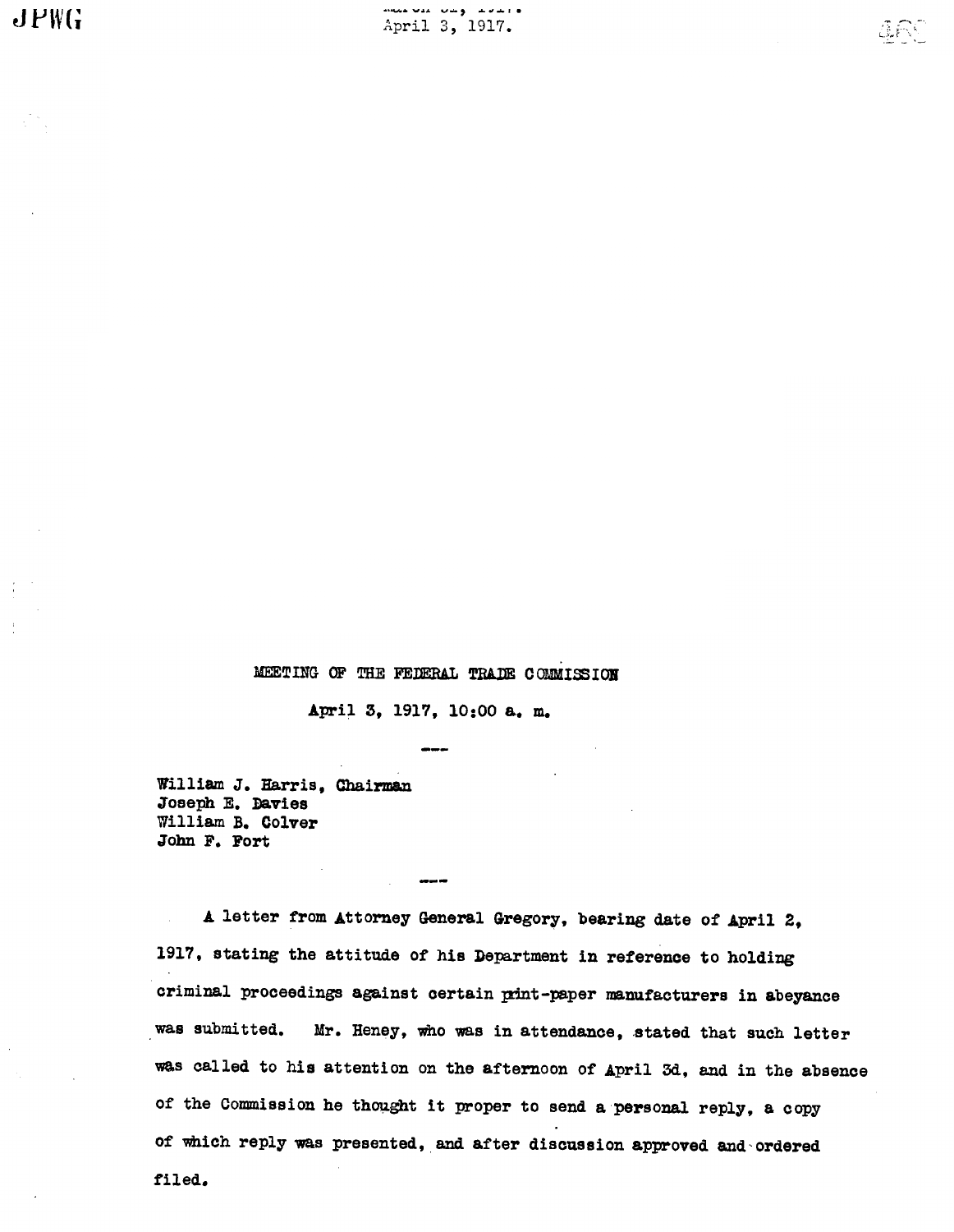#### April 3, 1917.

The matter of transmitting a formal reply on the part of the Commission to the above letter was then considered, and after discussion Messrs. Davies and Heney were directed to prepare a draft of & letter, setting forth the Commission's views regarding such matter for submission to the Commission. (See file 8235-86.)

المتحدة والموالي

A letter from the President of the United States, dated Mach 31, 1917. with which was enclosed a letter from Commissioner McChord, of the Interstate Commerce Commission, to Hon. Franklin K. Lane, Secretary, Department of the Interior, in reference to a shortage of bituminous coal, and inquiring with reference to the investigation into the bituminous coal industry by the Federal Trade Commission, was submitted, and after discussion the matter was referred to the Advisory Economic Board for consideration and report. (See file 8329-2.)

At 1:00 o' clock a recess was taken until 2:30 p. m.

William J. Harris, Chairman William B. COlver John F. Fort

The Commission reconvened at 2:30 p. m.

Mr. Colver reported orally in regard to his conference with Mr. Frank A. Scott, of the Council of National Defense, and others interested in such matter, and also submitted a copy of the report of the Advisory Economic Board, which was furnished Mr. Scott, setting forth plans by which manufacturing plants, or their products, might be taken over in case of war, at a fair and reasouble price; and also submitted a copy of & letter tranmitting such report to Mr. Scott. Approved.

Mr. Colver further reported that the Secretary of the Navy was inter-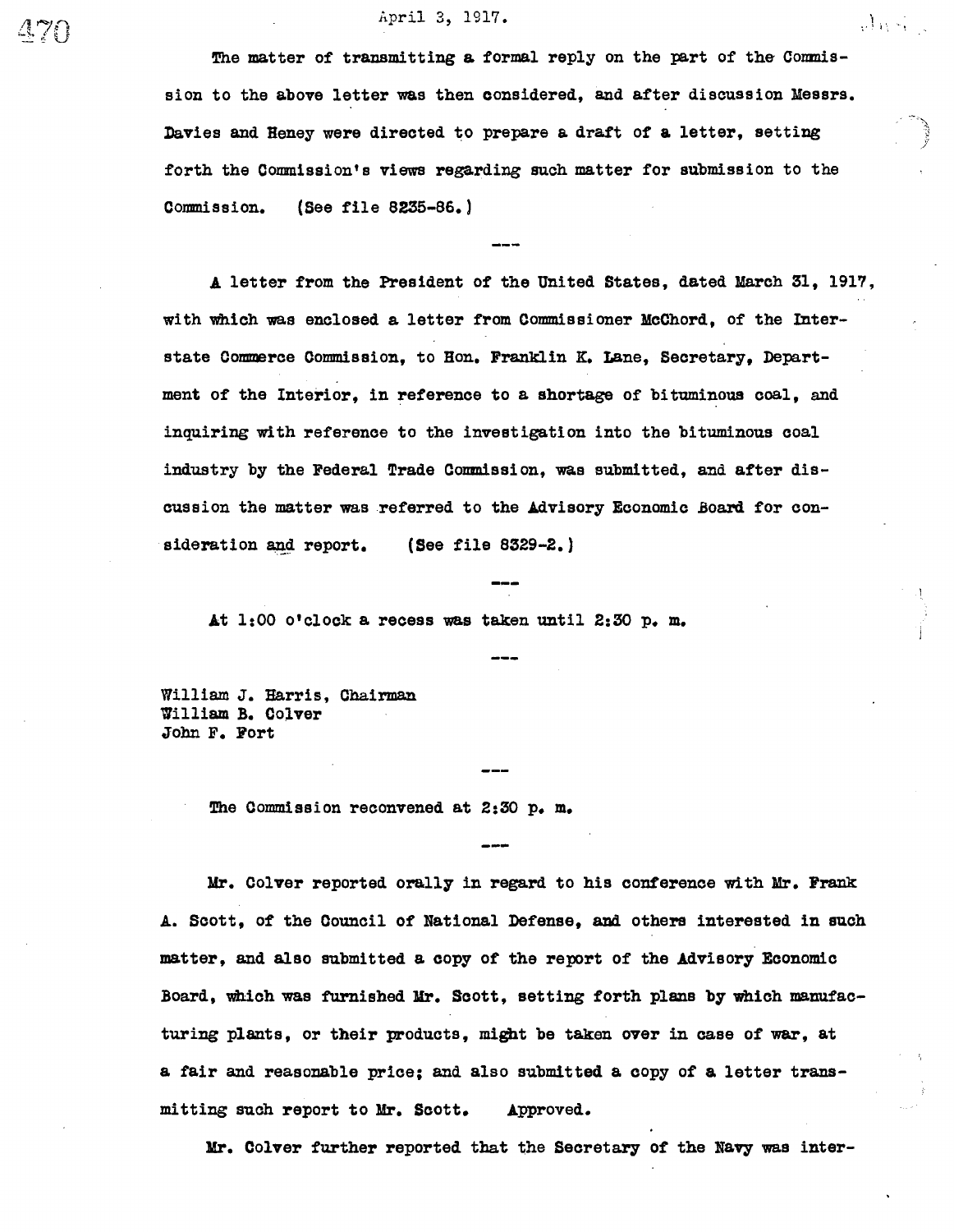# $JPWG$  april 4, 1917.

ested in the matter, and a copy of such report, together with his letter to Mr. Soott, was ordered transmitted to the Secretary of the Davy. (See file 8508-586)

On motion, the letter from the President of the United States, bearing date of Mach 31, 1917, in reference to the bituminous coal situation, was referred to Mr. Fort for a personal conference with the President, if necessary, and with directions to report to the Commission preliminary to the preparation of a formal reply to such letter by the Commission. (File 8329-2.

Thereupon, at the hour of 6 p.m. the Commission adjourned to meet Wednesday, April 4, 1917, at 10:30 a. m.

Attest:

reku

MEETING OF THE FEDERAL TRADE COMMISSION

April 4, 1917, 10:00 a. m.

William J. Harris, Chairman Joseph E. Davies William B. Colver John F. Fort

Mr. Davies presented a draft of a letter directed to the Attorney General of the United States, in reply to a letter from him bearing date of April 2, 1917, relating to the matter of the position. of the Depart-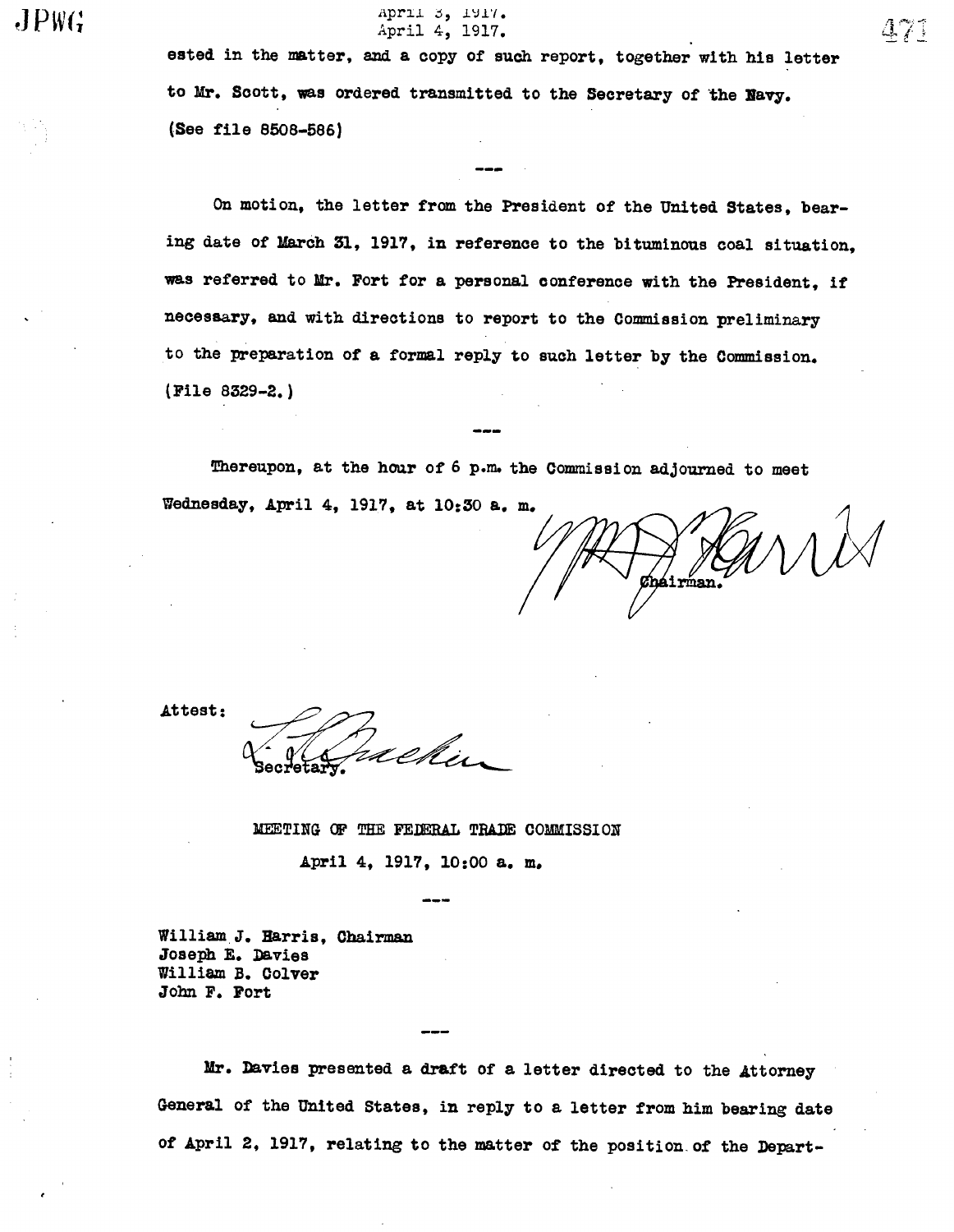ment of Justice in regard to holding criminal proceedings against certain news-print paper manufacturers in abeyance. After discussion the letter was approved, and ordered sent. (See file 8235-86.)

 $\mathcal{L}_{\mathcal{A}}$ 

On motion, Messrs. Davies and Fort were appointed a committee, and authorized to confer with certain administrative departments of the Government in regard to the new-print paper situation.

A recess was taken at 11:00 o' clock.

William J. Barris, Chairma William B. Colver John F. Fort

The Commission reconvened at 3:00 o'clock p. m.

The Commission considered the chapters of the gasoline report containing conclusions and recommendations of the Commission, and after discussion, on motion of Mr. Colver seconded by Mr. Fort, the same were approved; and further, that the entire gasoline report be printed and transmitted to the Senate at the earliest possible moment.

Thereupon, at the hour of 5.45 p.m., the Commission adjourned to meet Thursday, April 5, 1917, at 10:30 a. m.

Attest:

Secretary .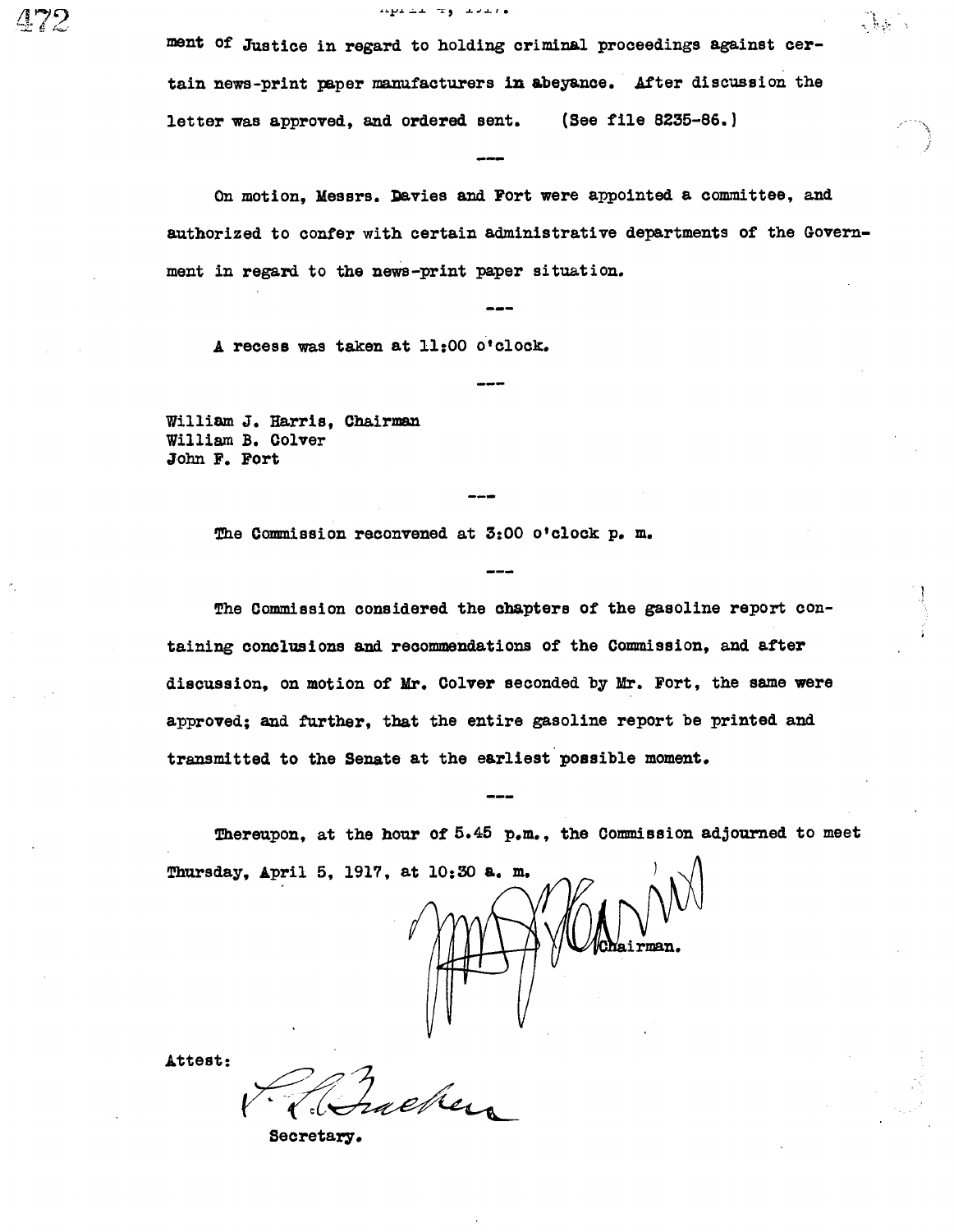$J P W G$ 

#### MEETING OF THE FEDERAL TRADE COMMISSION

April 5, 1917, 10:30 &. m.

William J. Harris, Chai .Joseph E. Davies William B. Colver John F. Fort

(Mr. Parry absent on account of illness.)

 $\in$ 

Mr. Heney presented a letter from the Attorney General, addressed to him, bearing date of April 3d, 1917, in reply to his letter to the Attorney General under date of April 2d. After consideration, the letter was ordered filed. (See file 8235-86.)

Messrs. Davies and Fort reported the results of their conference with certain administrative departments of the Government in regard to the news-print paper situation.

The following resolution, offered by Mr. Davies, was unanimously adopted:

WHEREAS, developments in the news-print matter make the letter dated April 24, sent to the Attorney-General, of no practical effect because of developments which had occurred;

BE IT THEREFORE RESOLVED: That the Chairman be authorized to advise the Attorney General that the Commission withdraws its recommendations contained in such letters.

The following resolution, offered by Mr. Davies, was unanimously adopted:

WHEREAS it now seems probable that in conjunction with the National Council of Defense, State, War and Navy and other Departments of the Government of the United States, the Federal Trade Commission may be called upon to pass upon matters appertaining to costs of war or other supplies furnished to the Government, and

WHEREAS this will require an additional force of attorneys, experts and accountants, therefore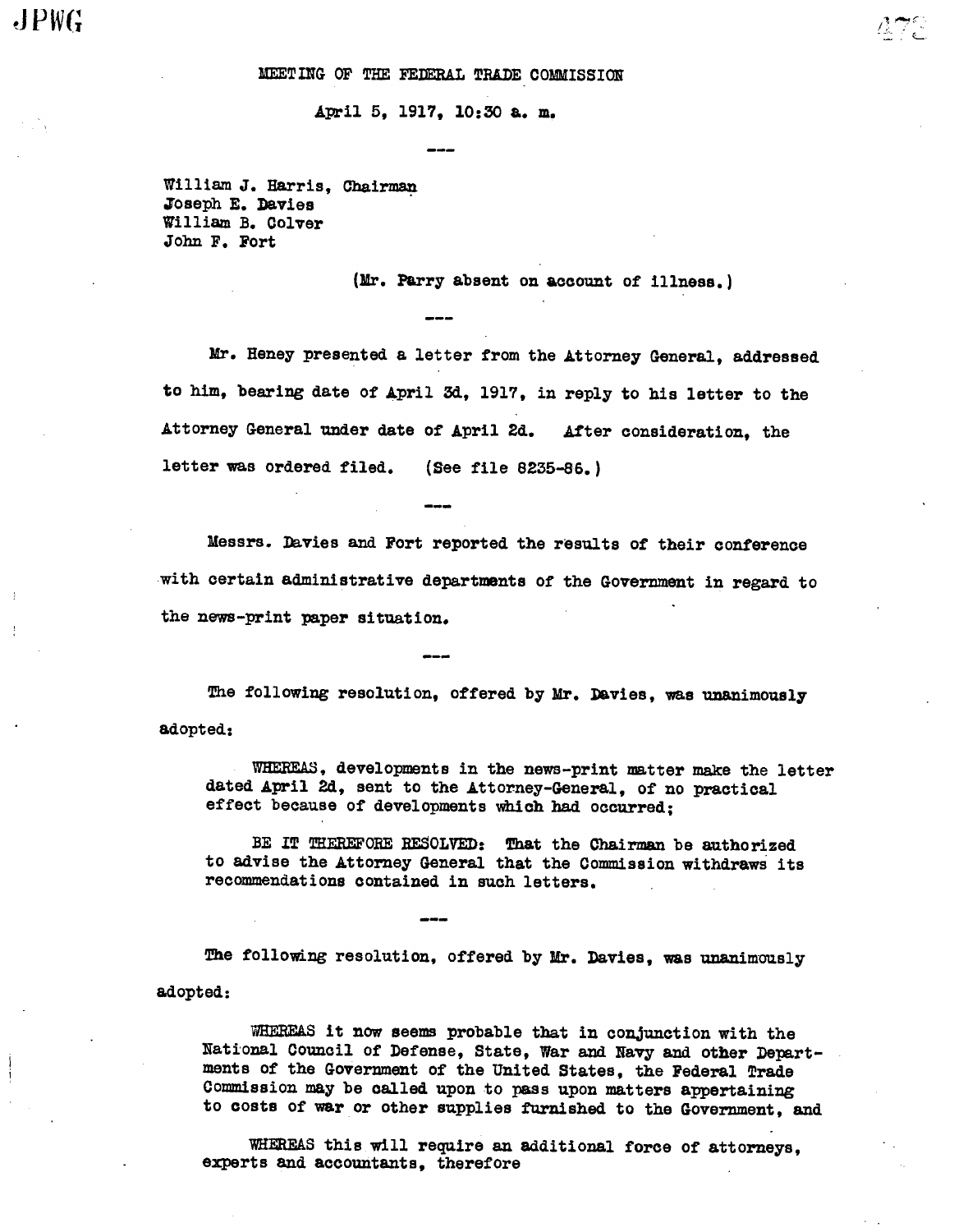# .<br>⊿ 1448 - 1950 - 1950 - 1950 - 1950 - 1950 - 1950 - 1950 - 1950 - 1950 - 1950 - 1950 - 1950 - 1950 - 1950 - 195 April 5, 1917. .. .f

BE IT RESOLVED that the Federal Trade Commission do hereby request the President of the United States to consider the advisability of recommending to the Senate Committee on Appropriations<br>the following: that in that part of the Federal Trade Commission appropriation passed by the Rouse of Representatives which reads as follows:

"For all expenses necessary to carry out the order of the President of the United States to investigate within the scope of his powers and to report the facts relating to any alleged violations of the antitrust Acts by any corporation in the production, ownership, manufacture, storage, and distribution of foodstuffs and the products or by-products arising from or in connection with their preparation and manufacture. \$400,000"

be striken therefrom, and that the following be inserted in lieu thereof:

For all expenses necessary to carry out the order of the President of the United States to investigate within the scope of its power all matters of costs of manufacture, distribution, and sale in industry appertaining to materials to be purchased by the United States in oonnection with the national defense, and to investigate within the scope of its powers and to report the facts of any violations of the antitrust Acts by any corporation in the production, ownership, manufacture, storage, sale, and distribution of foodstuffs and the products or by-products arising from or in connec-<br>tion with their preparation and manufacture, \$400,000. Such special attorneys or experts to be employed as may be directed or approved by the President of the United States at a compenation to be fixed or approved by him.

Or such other form of amendment as would cover this situation.

On motion, duly seconded and carried, Messrs. Colver and Barris were directed to confer with the Postmaster General at once regarding the matter of a revision of the order of the Post Office Department fixing the time periodicals and newspapers may be transmitted through the mails as second-class matter after the expiration of the subscription date for such periodicals and newspapers.

The following resolution, offered by Mr. Colver, was unanimously adopted:

RESOLVED: That the legal staff and personal attorneys to the Commissioners be directed to assemble and lay before the Commission at once all pending cases in which the question of jurisdiction is the controlling question, or in which the question of jurisdiction must be disposed of before the case

- J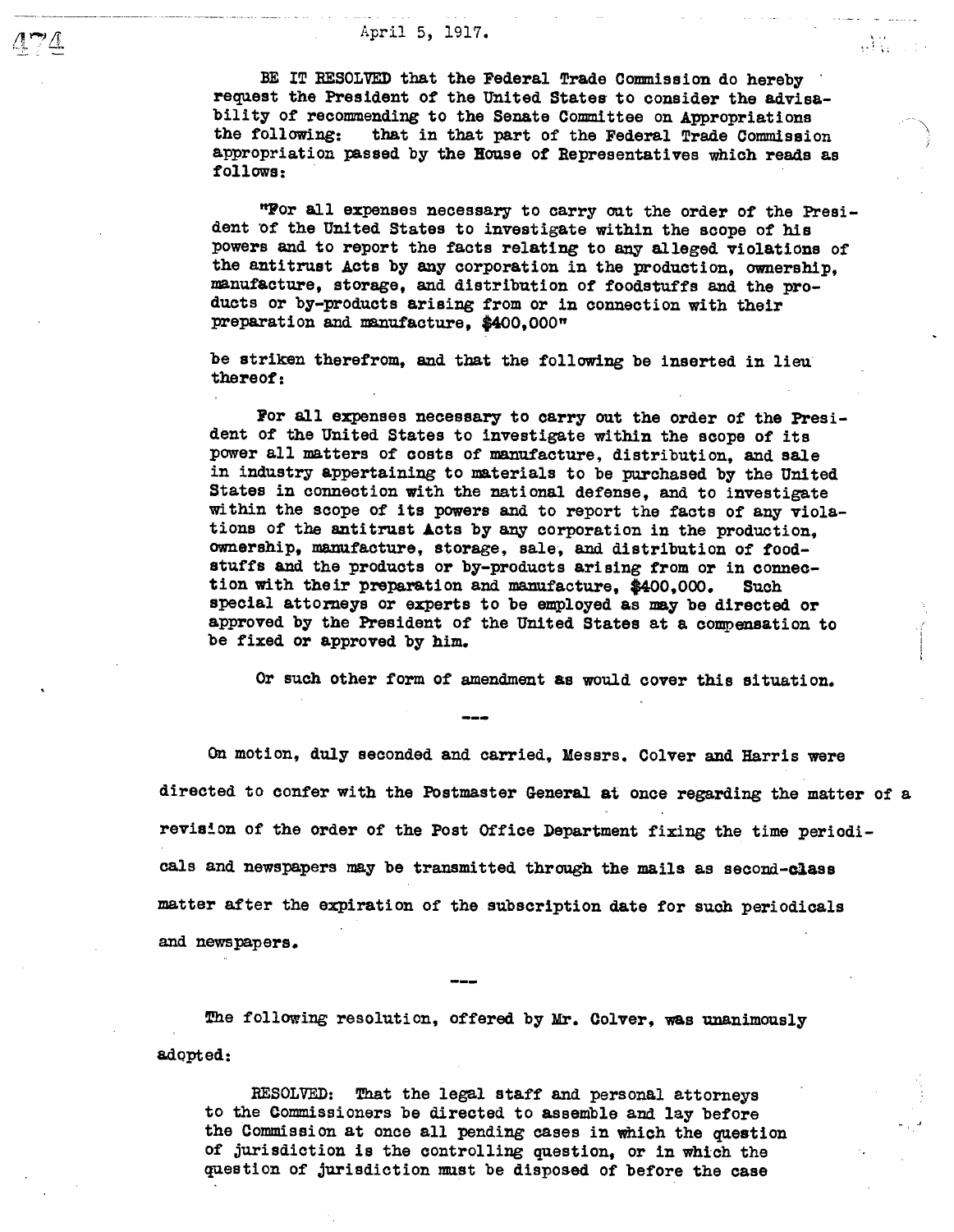can proceed; and that these matters be made the special order of the Commission for eleven o'clock, Tuesday morning, April tenth, and shall come before the Commission automatically at eleven o'clock each day until disposed of.

Mr. Colver offered the following motion, which was duly seconded and carried:

"Moved, That a complaint be prepared by the Legal Department forthwith against the members of the Print Paper Manufacturers' Association under which proceedings may be brought for the relief of the news-print industry."

And that such complaint be brought before the Commission for further consideration, and order.

Mr. Colver reported the case of The Flavell Company, Inc., for the issuace of a complaint against United Rendering Co. (Pile 1-259.

Report appoved, and resolution dismissing application adopted.

The following resolution, offered by Mr. Fort, concerning certain phases of the Bituminous Coal industry, was unanimously adopted:

WHEREAS, There has been an extraordinary increase in the price of bituminous coal during the past winter and present prices are not only extraordinarily high but also, it is alleged, that there is great difficulty and delay in obtaining supplies thereof, and

WHEREAS, Such extraordinarily high prices of bituminous coal and the difficulty and delay in obtaining supplies thereof operate to the grave disadvantage in the transportation of goods and to manufacturing industries, upon whose uninterrupted operations depend the prosperity and safety of the country, and

WHEREAS, Such extraordinarily high prices of bituminous coal also directly increase the cost of living of the people, which is already excessi vely high, and

WHEREAS, The Commission has been directed by the House of Representatives, according to a resolution dated August 18, 1916, to make an investigation into the fundamental economic conditions of the bituminous coal industry, for the purpose of determining primarily. the reasons for the allegd unprofitab1eness of the said industry, and the consequent difficulty of proper conservation of the natural resources in coal and of the welfare of those engaged in coal mining, and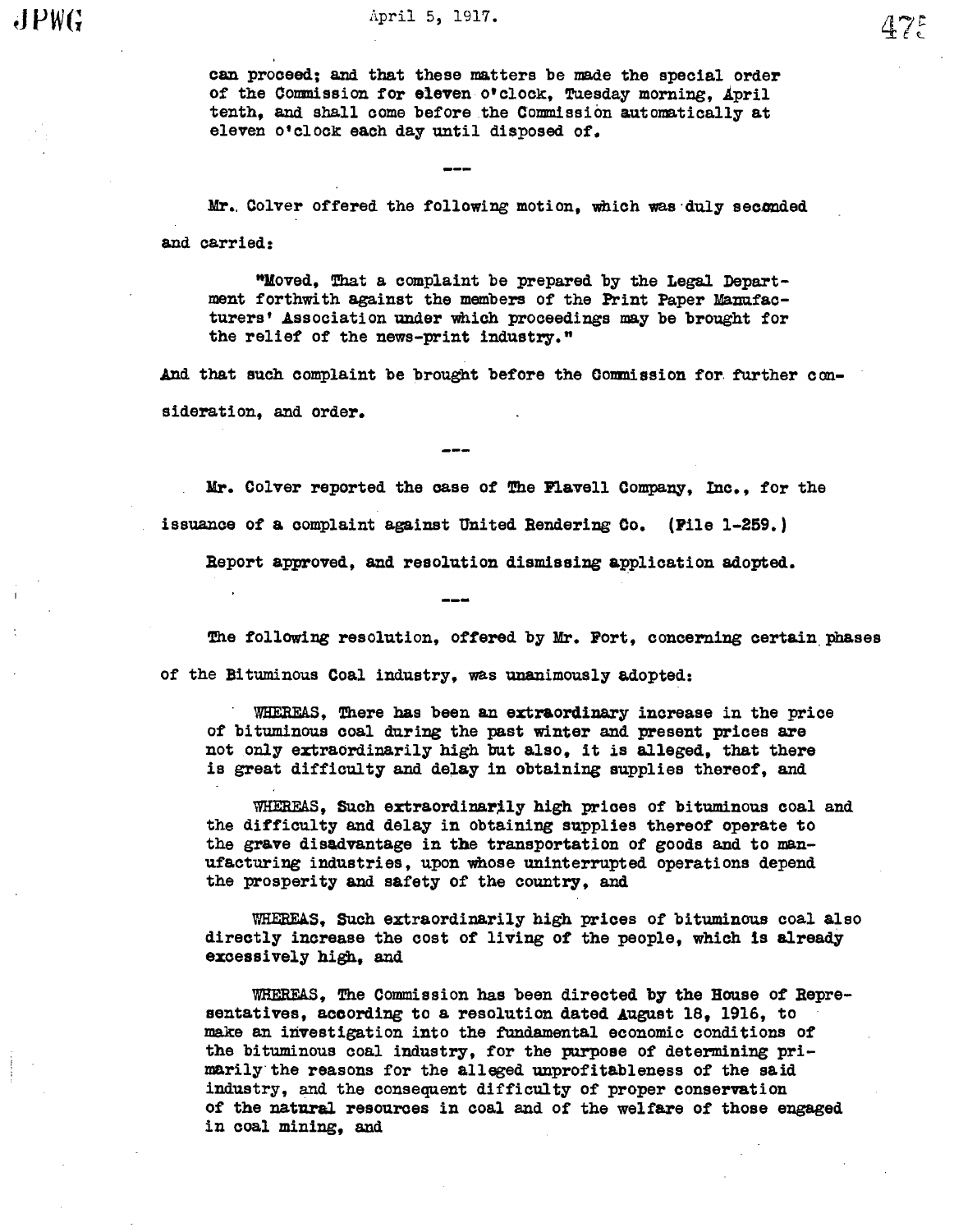WHEREAS, The present conditions in the bituminous coal industry, demanding immediate attention for the protection of the general welfare and national safety, are of a different character, therefore be it

글도

RESOLVED: That the Commission proceed forthwith to make an expeditious investigation of the bituminous coal industry of the United States, pursuant to the provisions of Section 6 of the Federal Trade Commission Act, and to gather and compile information concerning the organization, business, conduct, practices and management of all corporations engged in interstate oommerce in the bituminous coal industry and their relations to other corporations, and to individuals, associations and partnerships, and paticularly as to the causes of the extraordinarily high prices of bituminous coal and the difficulty and delay in obtaining supplies thereof, to the end that immediate remedial action may be secured therefor. and be it

FURTHER RESOLVED: That representatives of such corporations and others who may have information in reference to said matters, be invited to appear before the Commission at the earliest convenient time. to give information to the Commission on matters pertinent to the subject of said investigation, and particularly as to the oauses of such extraordinarily high prices of bituminous coal and the difficulty and delay in obtaining supplies thereof.

FURTHER RESOLVED: That the work necessary under this resolution be conducted in connection with the investigation of the bi tuminous ooal industry heretofore ordered in accordance with the resolution of the Bouse of Representatives aforesaid.

Messrs. D. 13. Wentz, Alan C. Dodson, and Percy C. Madeira appeared before the Commission and presented their views regarding the anthracite coal situation. (See stenographic file 8517-90.)

 $A$  recess was taken at  $2:00$  p. m.

William J. Harris, Chairman William B. Colver John F. Fort

The Commission reconvened at 3:00 o'clock p. m.

Messrs. Frank P. Glass, H. L. Rogers, and A. G. McIntyre. appeared before the Commission and discussed certain phases of the news-print paper situation.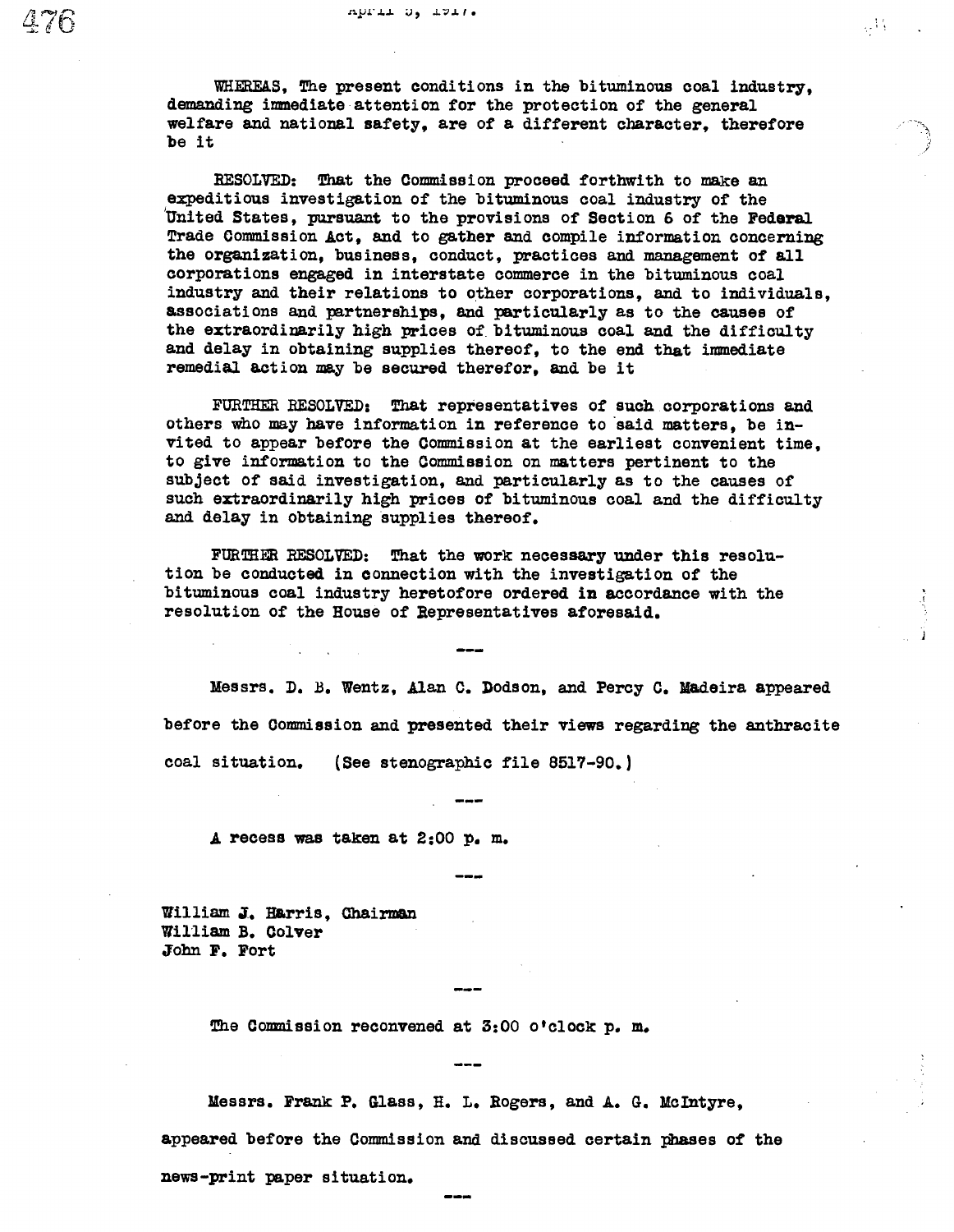$JPWG$ 

D

nprui 9, 1917. April 6, 1917.

Mr. Nicholas W. Hacker, counsel for the Lehigh Valley Coal Sales Co., appeared before the Commission and replied in person to the Commission's letter of March 26, 1917. (File 8626-31.)

Thereupon, at the hour of  $5:00$  p. m., the Commission adjourned to meet Friday, April 6, 1917, at 10:30 a.

Will

Attest:

v0bt (s Secretary.

#### MEETING OF THE FEDERAL TRADE COMMISSION

April 6, 1917, 10:30 &. m.

William J. Harris, Chairman Joseph E. Davies William B. Colver John F. Fort

(Mr. Pary absent on account of illness.

A letter from Attorney General Gregory, bearing date of April 5, 1917, in reply to the Commission's letter of April 3d, was read and ordered placed on file. (See File 8235-86.

A letter from Secretary Redfield, dated April 4, 1917, again calling attention to the order of the Department of Commerce excluding people after office hours from the Commerce Building, who are without passes, was read. (See File 8115-2-2.)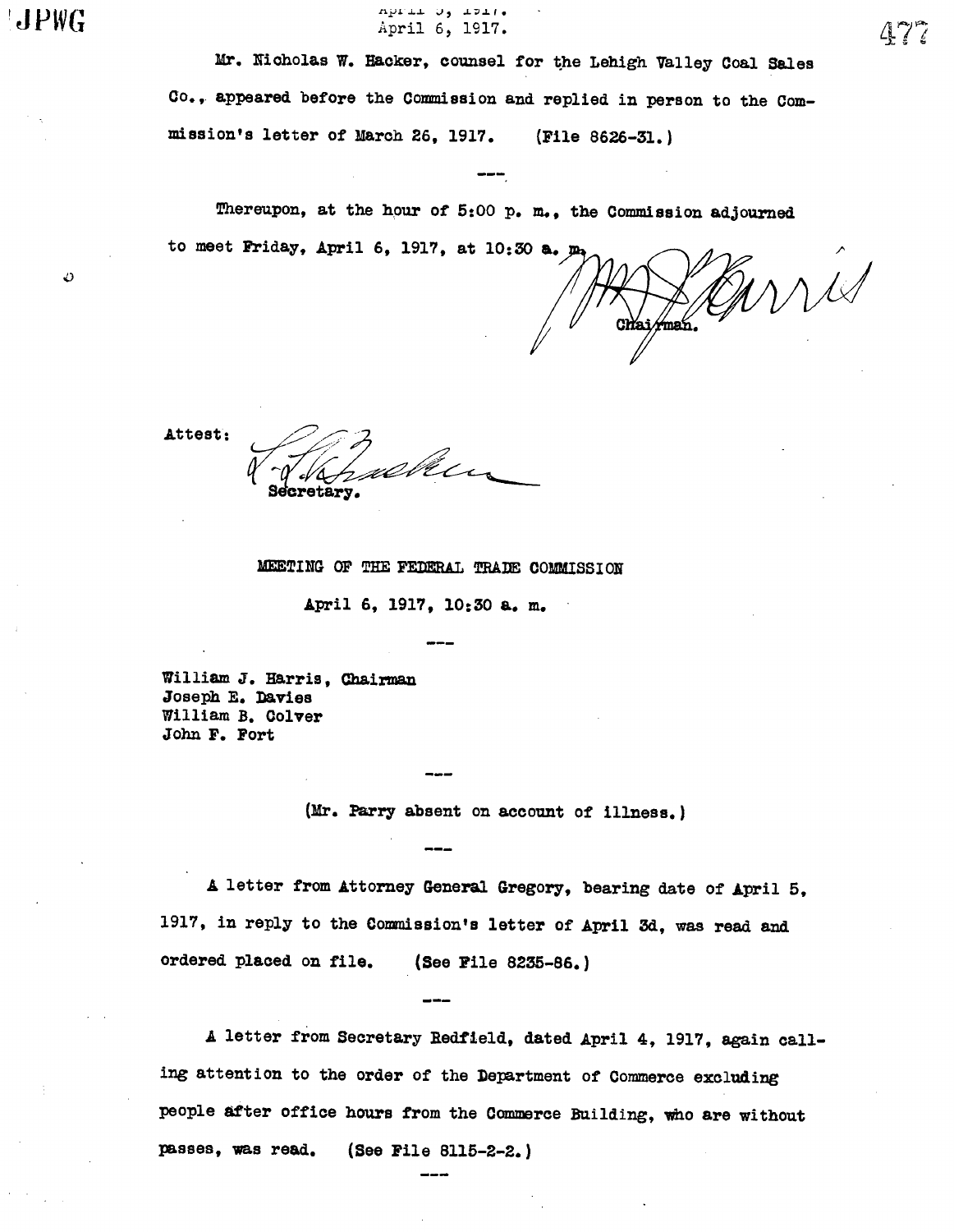#### April 0, 1917.

 $478$ 

Messrs. Colver and Barris reported orally the results of their conference with representatives of the Post Office Department, in regard to the revision of the order of the Department fixing the time in which periodicals and newspapers may be sent through the mails as second-class matter after date of expiration of subscriptions.

 $\boldsymbol{\omega}$ Mr. Fort brought up the matter of the appearance before the Commission on Thursday, April 5, 1917, of Percy C. Madeira, and other independent anthracite coal operators, and after consideration it was unanimously agreed to advise Mr. Madeira and his associates that it is their right and duty, individually, to sell coal without reference to what they describe as "the circular rate," issued by other anthracite coal operators.  $(See File 8626-5.)$ 

The following motion, offered by Mr. Colver, was unanimously adopted:

MOVED: That the Legal Staff and personal attorneys to the Commissioners be directed to assemble and law before the Commission at once all pending cases in which the question of passing off is the controlling question; and that these matters be made the special order of the Commission for eleven thirty o'clock, Thursday morning, April twelfth, and shall come before the Commission automatically at eleven thirty o'clock each day until disposed of.

The matter of the rumored sale of the Susquehanna Coal Company properties to the Delaware & Hudson Company was brought up, and upon motion of Mr. Davies the following order was adopted: (8517-94-1 corres. 2 trans. Tht the economist in charge of the anthracite coal

investigtion compile data regarding the relations between the Susquehanna Coal Company and the Delaware & Hudson Company, and submit same to the Secretary.

That the Secretary write a letter requesting the principal officers of such companies to appear before the Commission, at its offices in Washington, at 10:30 o'clock a. m., April 16th, 1917, and bring with them all records and files bearing on the matter of such rumored sale.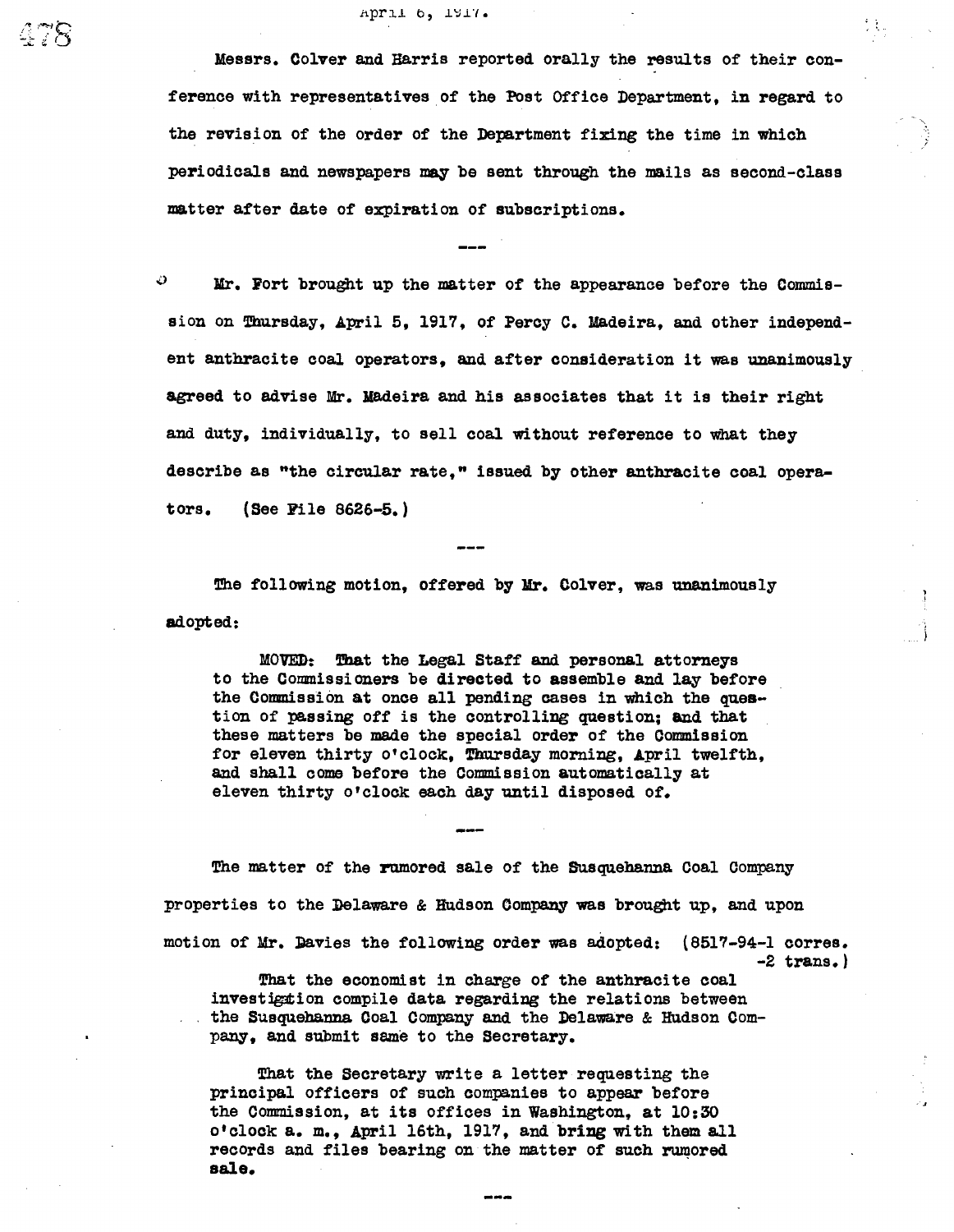April o, ISI7.

The following resolution, offered by Mr. Davies, was adopted:

RESOLVED: That in all economic investigations the Secre-<br>tary shall cause to be assigned an attorney, or attorneys, who shall be charged with following the legal phases of such inves-<br>tigations, and with reporting to the Commission any remedial action in the public interest which the Commission might invoke during such investigation.

ORDERED: That from and after this date the regular sessions of the Commission, for the transaction of general business, shall be held from ten thirty a. m. to twelveforty-five p. m., each day, except Saturdays.

Mr. Colver presented the case of James W. Houston Company for the issuance of a complaint against P. Lorillard Company (file 1-253).

Report approved, and resolution dismissing application adopted.

Thereupon, at the hour of  $6$  p.m., the Commission adjourned to meet Monday, April 9, 1917, at 10:30 a. m.

rid men.

 $\mathbb{Z}$   $\leftarrow$ 

Attest:

achen Secretary.

April 7, 1917. No meeting held. April 8, 1917. Suday.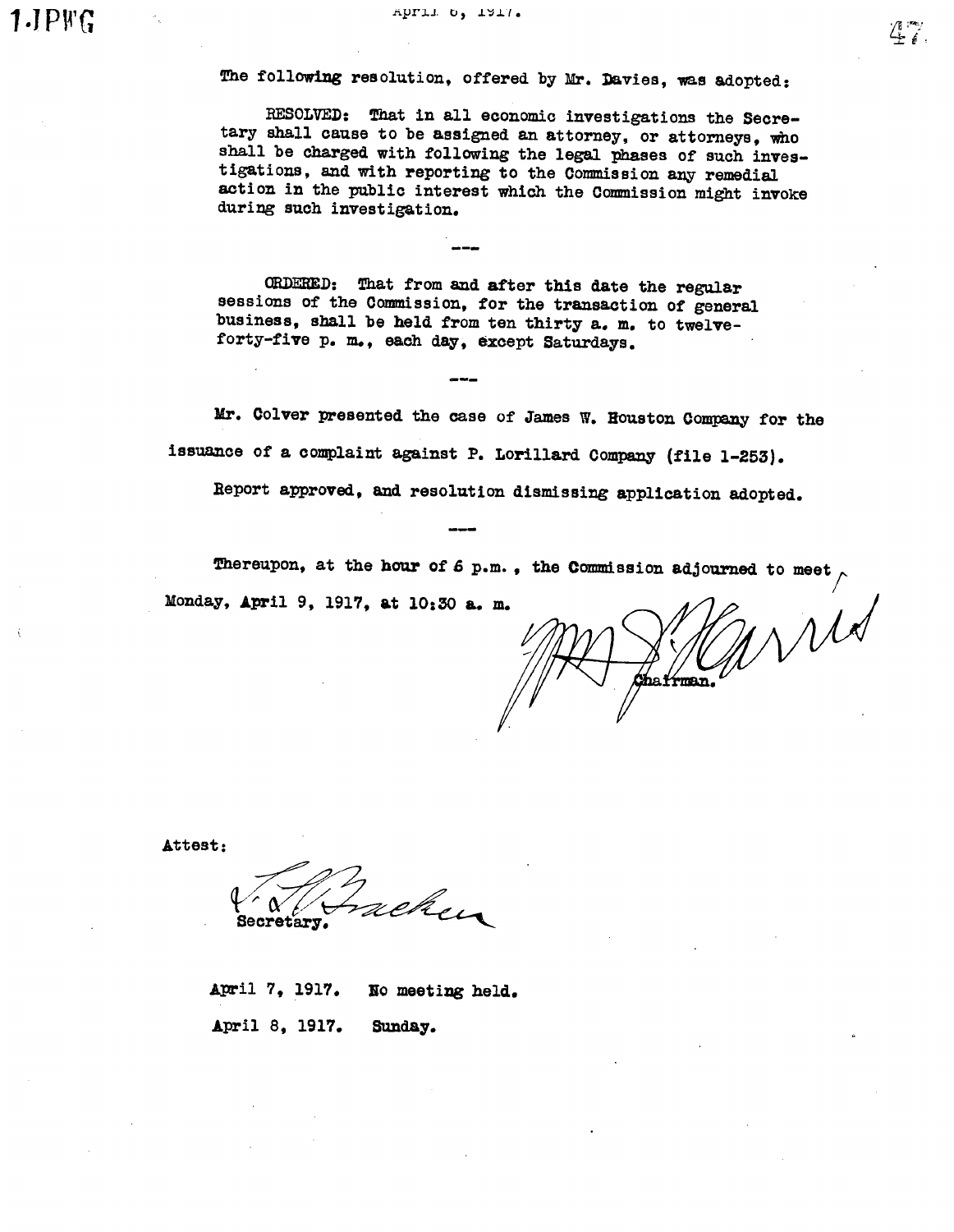#### MEETING OF THE FEDERAL TRADE COMMISSION

#### April 9, 1917, 10:30 a. m.

William J. Harris, Chairman Joseph E. Davies William B. Colver John F. Fort

(Mr. Parry absent on account of illness.)

The matter of the Commission's appropriation for the coming fiscal year was brought up and discussed briefly.

Dr. Haney was called in and reported briefly in reference to the present status of the gasoline report, and inquired as to whether or not he should attach the signatures of all the Commissioners. After discussion Mr. Colver agreed to see Mr. Parry, and ascertain whether or not he approved the report, and was willing to have his name attached thereto.

Mr. Durand appeared before the Commission and presented certain facts in reference to the anthracite coal report, particularly in regard to the time such report would be completed.

The matter of securing the services of a man for work in connection with the proposed food investigation was brought up, and same referred to Messrs. Davies and Colver for consideration and report.

The advisability of preparing an action calendar, and having calendar days, was discussed, and by unanimous consent was referred to Messrs. Harris and Colver for consideration and report.

 $\frac{1}{2}$   $\sqrt{3}$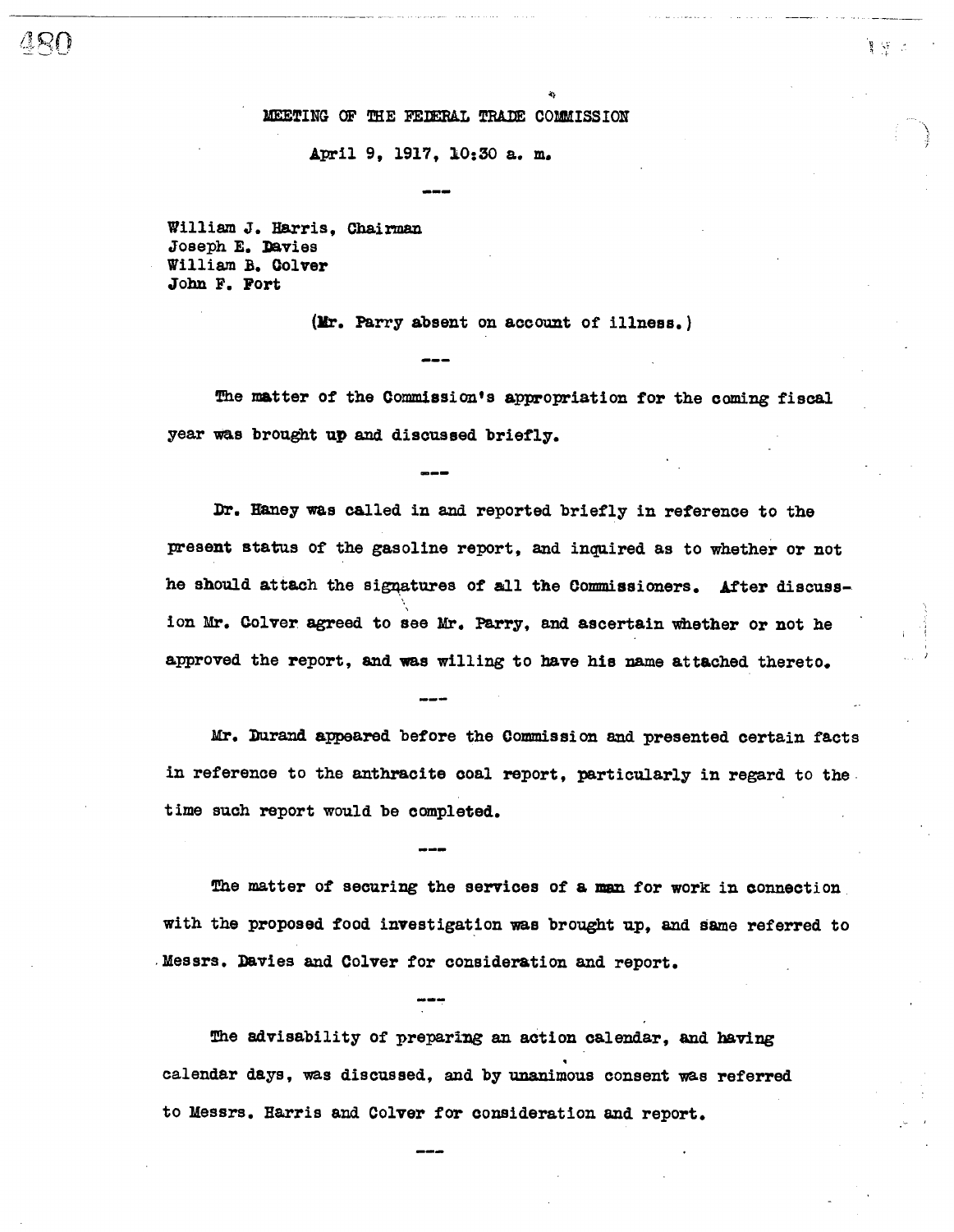April 7, 1917.

Mr. Davies presented his report, in re file 1-295, application of E. W. Fee for the issuance of a complaint against The Larrowe Milling Co. Beport approved, and resolution dismissing the application, without prejudice, adopted.

The question of giving more publicity to the matters before the Commission was called up, and after discussion it was unanimously agreed to refer the same to a commttee of the whole for consideration, and to be the special order of business on Thursday, April 12, 1917.

Thereupon, at the hour of 12:45 p. m., the Commission adjourned to meet Tuesday, April 10, 1917, at 10:30 a. m.

 $M$  ${\tt Chal'fman'}$ 

Attest:

rekin

MEETING OF THE FELERAL TRADE COMMISSION

April 10, 1917, 10:30 a. m.

William J. Harris, Chairman Joseph E. Davies William B. Oolver John F. Fort

 $\mathcal{L} \mathcal{R}$  .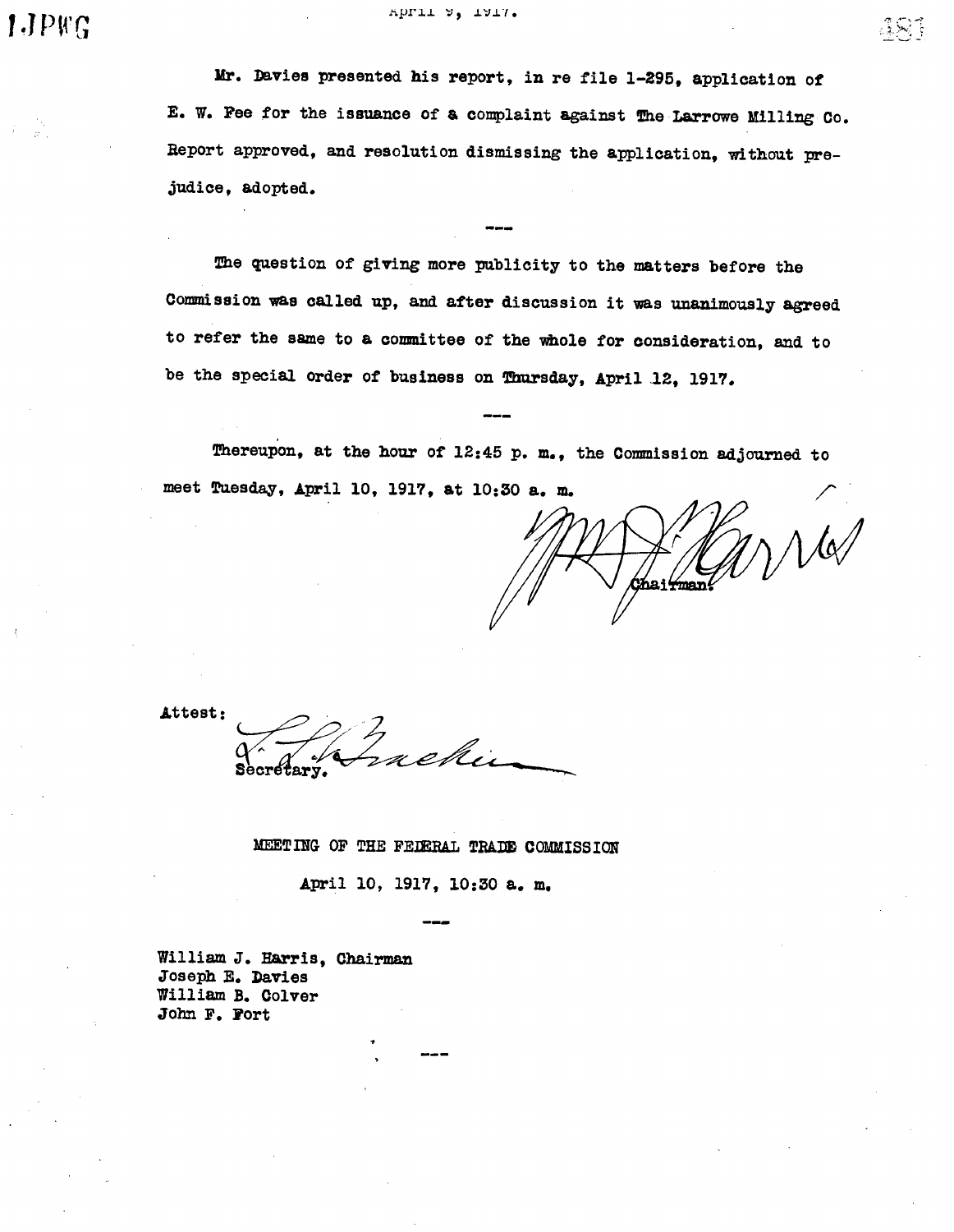April 10, 1917.

A telegram from Jason Rodgers , aSking for an enggement with the Commission, was considered, and the Secretary directed to advise Mr. Rodgers that it would be agreeable to have him appear before the Commission at 10:00 o' clock, Wednesday morning, April 11th, 1917. (8813-3-170. )

Mr. Colver reported that the Tariff Commission had appointed a committee to cooperate with this Commission, and on motion Messrs. Davies and Colver were appointed a committee to meet with the committee of the Tariff Commission for conference, when necessary, on any matters of mutual interest.

Mr. Davies reported that the Comptroller of the Treasury had advised that the limitation of  $$5,000$  on salaries to be paid from the Commission's lum-sum appropriation, as contained in the pending appropriation bill, in his opinion would not apply to the proposed special appropriation of \$250,000 for the investigation of foodstuffs.

The following resolution, offered by Mr. Davies, was adopted:

BE IT RESOLVED that a conference be immediately requested with the Secretary of Agriculture for the purpose of the consideration and formulation of plans for the conduct of the food investigation, provided for in the Sundry Civil Appropriation Bill now pending.

Matter referred to Messrs. Davies and Fort.

Mr. Colver called attention to the decision of the Supreme Court in the case of the Motion Picture Patents Co. against the Universal Film Manufacturing Co., and on motion it was agreed that the legal Department assemble the cases affected by such decision for action by the Commission.

Mr. Davies presented a draft of certain rules amending the rules of practice before the Commission, and after consideration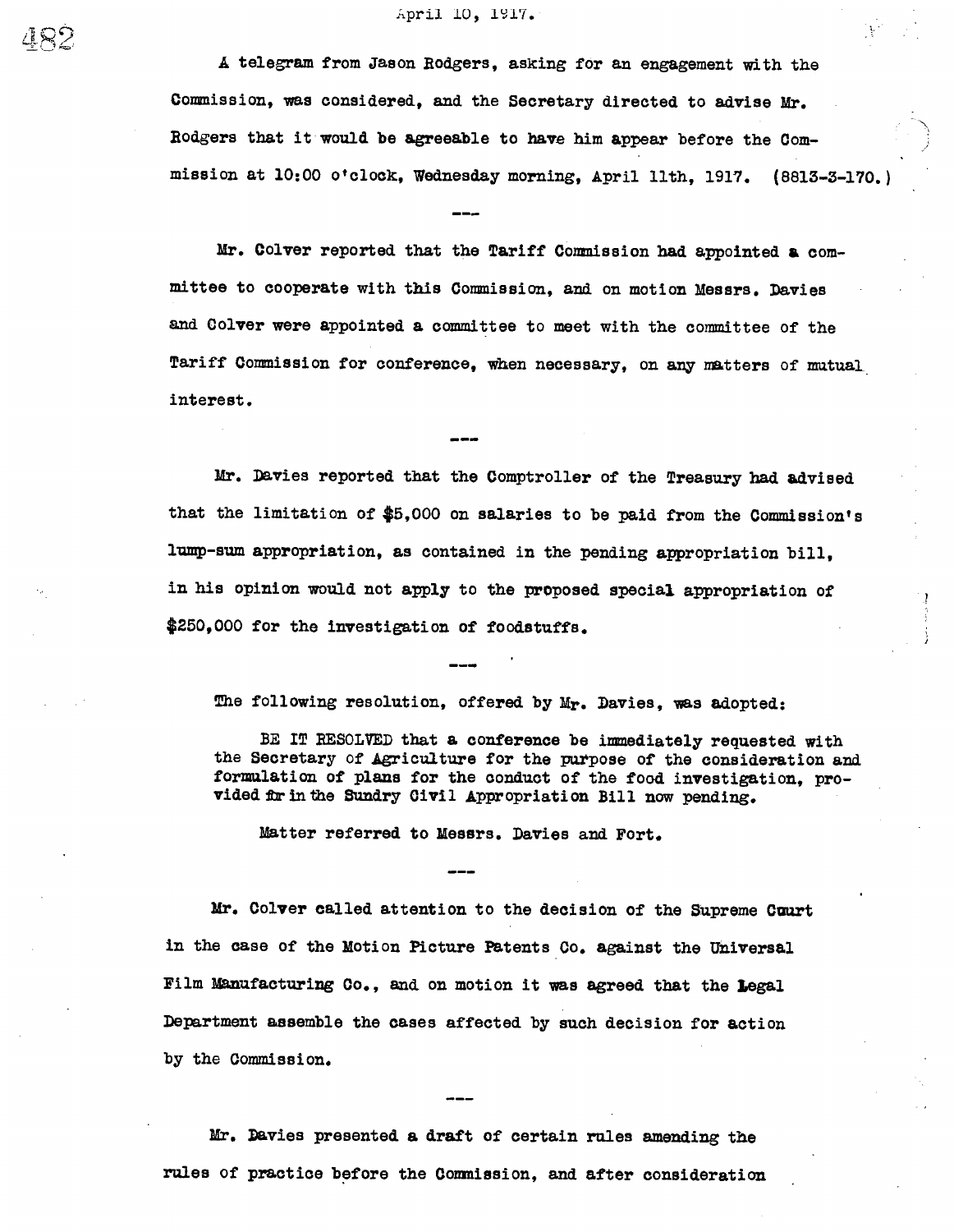the same was referred to Mr. Fort. (See File

RESOLVED that the "Rules of Practice Before the Commission." adopted June 17, 1915, shall be amended as follows: That Rules  $8, 9, 10$  and 11 shall be designated hereafter as Rules 11, 12, 13 and 14, respectively, and that there shall be added and inserted as Rules 8, 9, 10 the following Rules of Practice which are hereby adopted:

8. Time for taking evidence. Upon the joining of issue in a proceeding by the Commission, the examination of witnesses therein shall proceed with all reasonable diligence and with the least practicable delay. Notice shall be given by the Commission to counsel or parties of the time and place of examination of witnesses before the Commission or an examiner for such reasonable time<br>as the Commission may fix.

9. Objections to evidence. Objections to the evidence before the Commission or an examiner shall in any proceeding be in short form, stating the grounds of objections relied upon, and no trans-<br>cript filed shall include argument or debate.

10. Motions. A motion in a proceeding by the Commission shall briefly state the nature of the order applied for, and all affidavits, records and other papers upon which the same is founded, except such as have been previously filed or served in the same proceeding shall be filed with such motion and plainly referred to therein.

All motions in a proceeding by the Commission shall be brought to hearing by reasonable notioe from the Commission to cousel parties.

The following resolution, offered by Mr. Davies, was adopted:

WHEREAS reports have heretofore been required from the Advisory Economic Board and the Law Board of Review appertaining to plans to be adopted by the Commission for as much of the enforcement of sections 7 and 8 of the Clayton Act as the Commission is charged with and

WHEREAS under date of December 19, 1916, the Economic Board of Review was directed to complete such information as was available from the old Bureau of Corporations files with reference to interlocking directorates, or so much thereof as would be necessary for the Commission to enable it to properly enforce compliance with the Clayton Act

BE IT THEREFORE RESOLVED that the 13th day of April, at 11:00 o'clock a.m. be set for the consideration of the aforesaid matter by the Commission, and that the Law Board of Review and the Advisory Economic Board be directed by the Secretary to be prepared to report on the matter to the Commission at that time.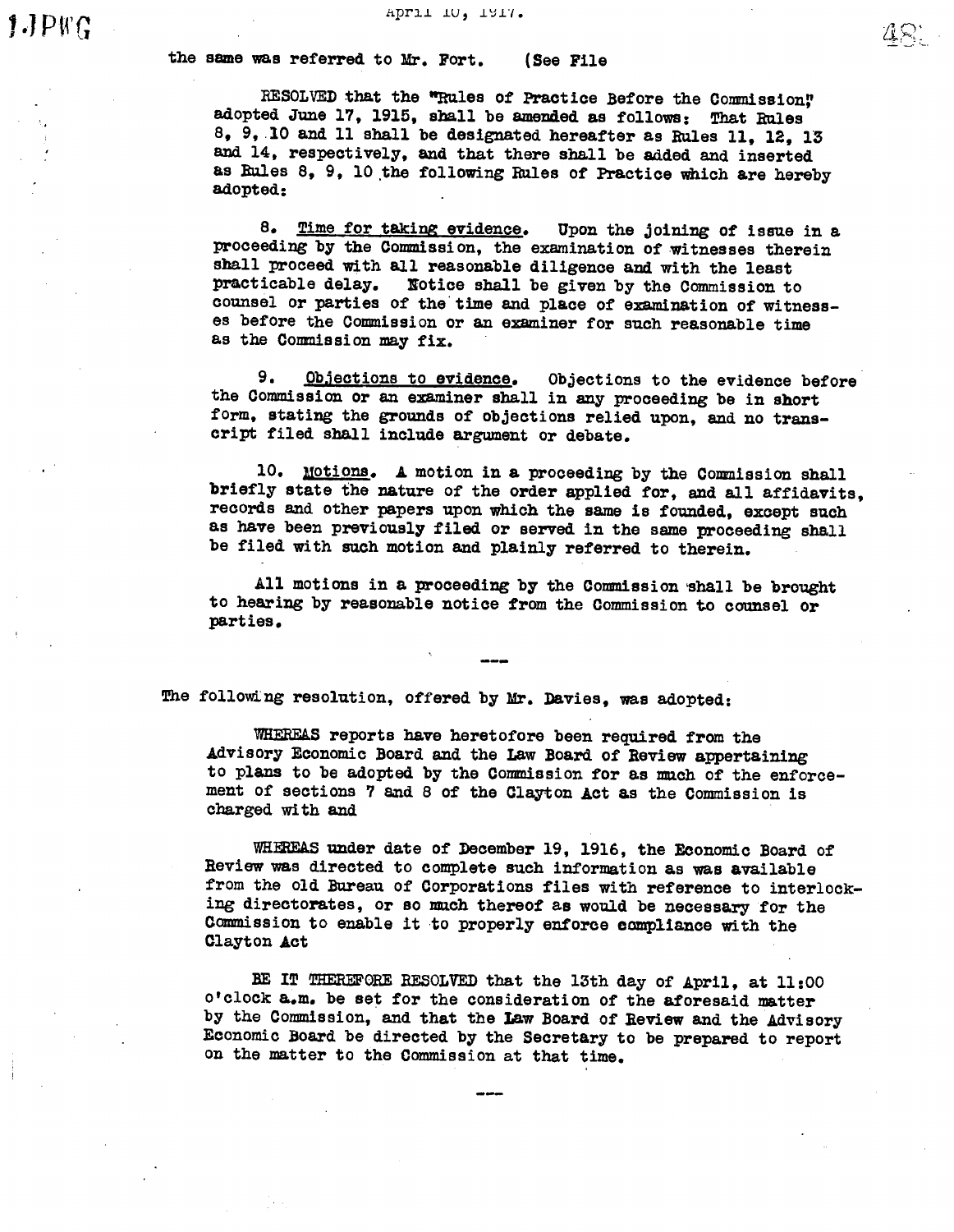Dr. Haney was called into the conference in connection with certain Pbses of the gasoline report.

Mr. Colver reported that he had called to see Mr. Parry, to ascertain whether or not he approved the gasoline report, but has not been able to see him on account of his illness. He further stated that Mr. Davies had informed him that Mr. Parry was willing to sign the report if the Comnission so desired, but that he preferred not to do so, but have the record show that he was absent on account of sickness at the time of the final consideration of the report by the Commission.

Messrs. W. T. Chantland and C. H. McDonald appeared before the Commission and submitted a report in regard to a number of cases relating to the question of jurisdiction, and after discussion it was agreed to give the questions further consideration at a later date..

Thereupon, at the hour of  $12:45$  p.m., the Commission adjourned to meet Wednesday; April 11, 1917, at  $10:30$  a. m.

Attest:

Secretary.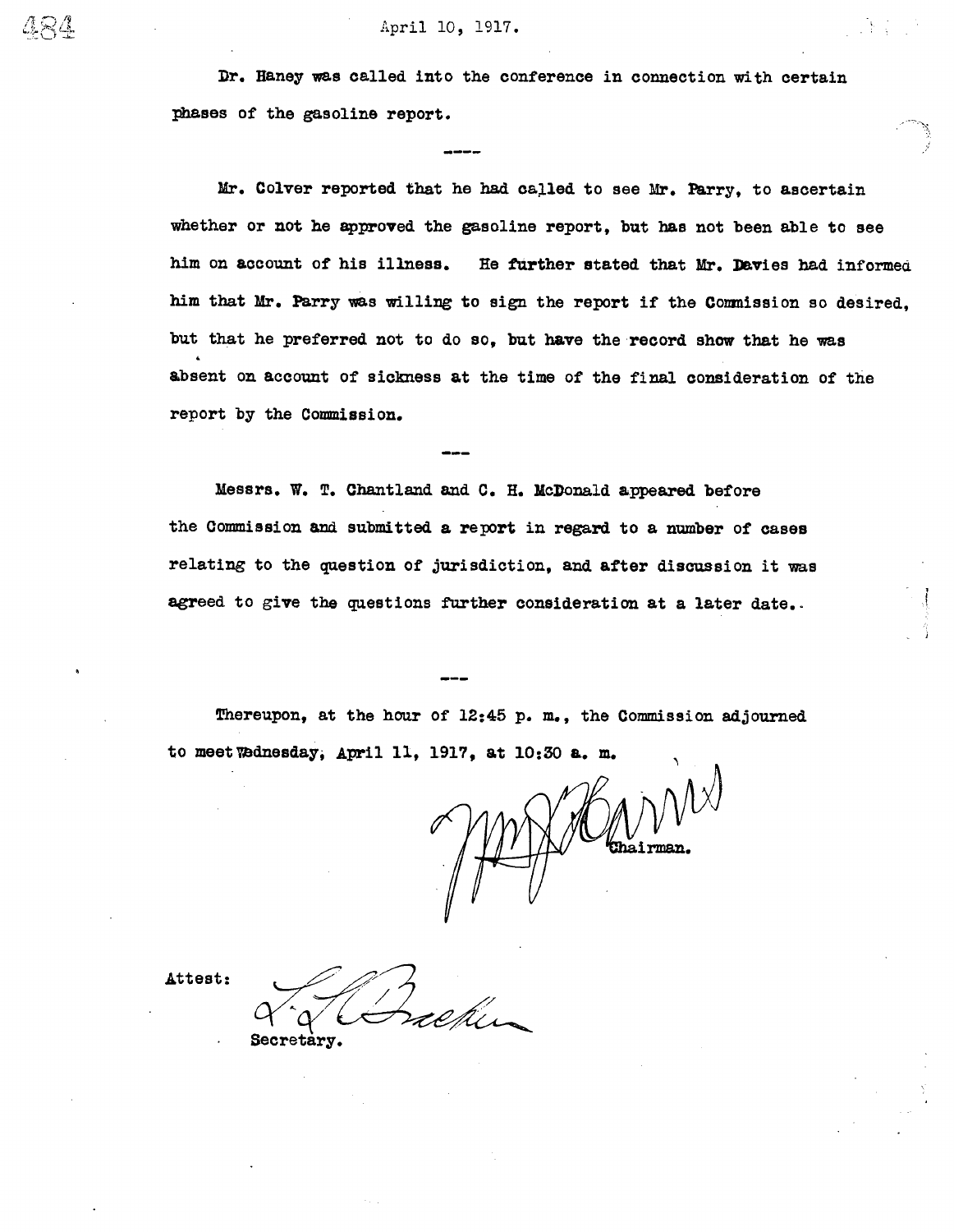$PFG$  and  $485$ 

#### MEETING OF THE FEDERAL TRADE COMMISSION

April 11, 1917, 10:30 a. m.

William J. Harris, Chairman Joseph E. Davies  $\cdot$ William B. Colver John F. Port

United States Senator Frank B. Kellogg, and Hon. G. Carroll Todd, Assistant to the Attorney General, appeared before the Commission and discussed the recommendations contained in the gasoline report.

Mr. Colver was directed to authorize Mr. R. W. Howard, of New York. to negotiate by cable with Lord Northcliffe, of England, in an effort to secure the output of his Newfoundland paper mill for distribution among the small newspaper publishers of America. (File 8813-1-60.)

Thereupon, at the hour of  $1$  p.m. the Commission adjourned to meet Thursday, April 12, 1917, at 10:30 &. m.

WVW rman.

Attest:

chen Secretary.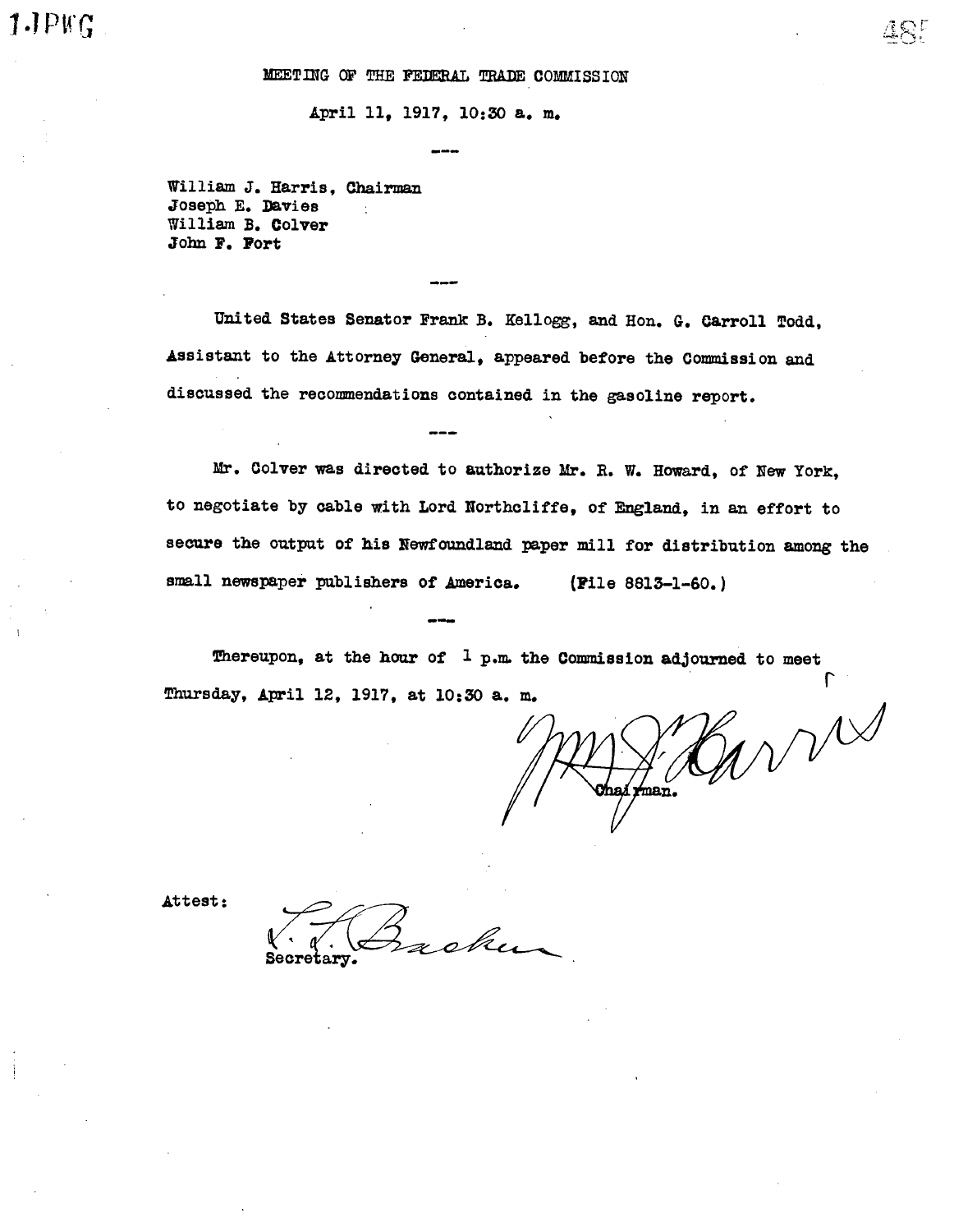April 12, 1917, 10:30 a. m.

William J. Harris, Chairman Joseph E. Davies William B. Colver John F. Fort

 $106$ 

(Mr. Parry absent on account of illness.)

Messrs. W. C. Breed, Gilbert H. Montague, and Special Counsel John Walsh, appeared before the Commission in the matter of the Federal Trade Commission v. The Shredded Wheat Co.

Mr. Walsh presented a motion to strike out paragraph 32 from the answer of the respondent to the second amended complaint of the Commission, and Mr. Breed discussed motions to strike out certain portions of the Commission's evidence. (See Docket No. 5.)

Messrs. Frank 'P. Glass, Col. Robert Ewing, and A. G. McIntyre appeared before the Commission and presented facts appertaining to a plan for the collection and publication of statistics regarding the supply and demand of news-print paper.

Thereupon, at the hour of 1 pm. the Commission adjourned to meet Friday, April 13, 1917, at 10:30 a. m.

.<br>Ai<del>r</del>man Secretary.

Attest: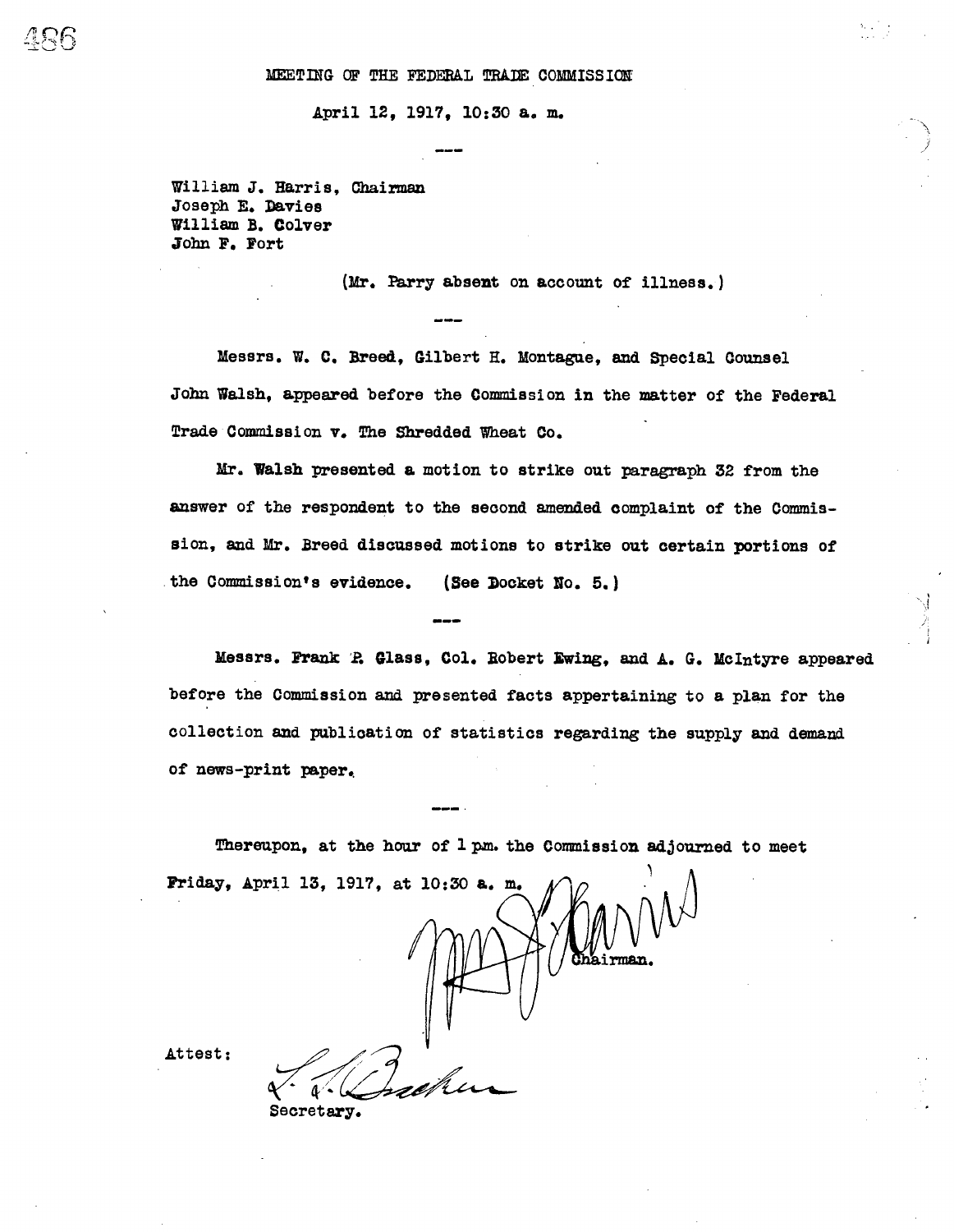O

## MEETING OF THE FEDERAL TRADE COMMISSION

April 13, 1917, 10:30 a. m.

William J. Harris, Chairman Joseph E. Davies William B. Colver John F. Fort

(Mr. Parry absent on account of illness.

Mr. Colver called up the matter of the collection and dissemination of useful information in regard to the news-print paper situation, and after discussion same was continued until a later date.

Messrs. Colver and Harris reported progress in the matter of the preparation of a docket and calendar for the Commission.

Messrs. Fort and Davies reported that they had endeavored to see Secretary Houston in reference to the investigation of the food-stuff situation, but had not been able to do so on account of the absence of the Secretary from the city.

Messrs. Davies and Colver reported progress in reference to the employment of a man for special service in connection with the food investigation. No action.

Mr. Davies reported that Mr. Sherley, of the Appropriations Committee, had advised him that he did not deem it advisable to dispense with the services of employees pending the general deficiency appropriation bill before Congress.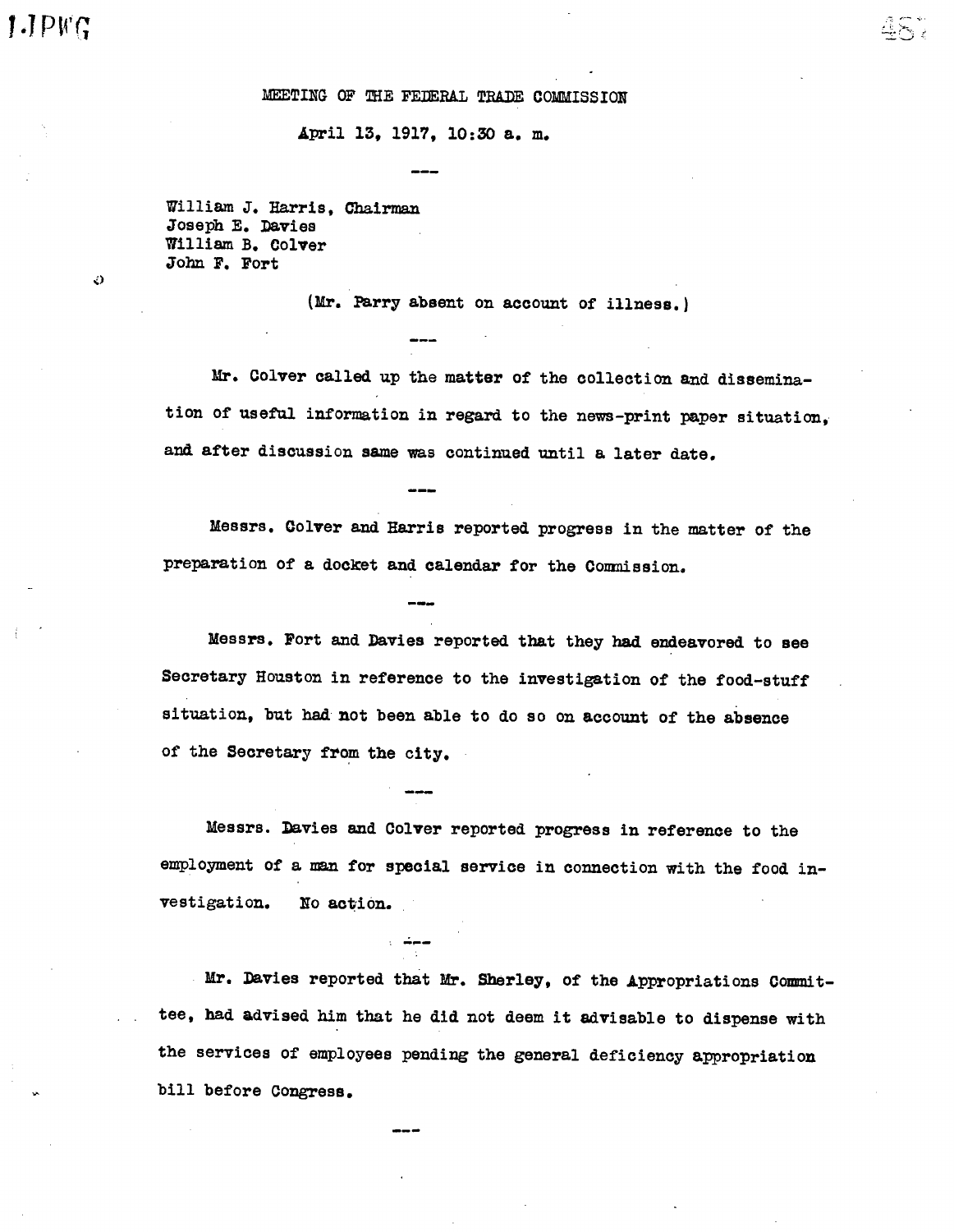The following resolution. directing the issuance of a formal complaint in the case of The Corby Company v. The Fleischmann Company (File 1-134), was adopted:

WHEREAS, The Federal Trade Commission has reason to believe that the Fleischmann Co., of Cincinnati, Ohio, has violated, and is violating, the provisions of Section 5 of the Trade Commission Act and Seotion 3 of the Clayton Act, therefore be it

 $\mathbb{C}^{\mathbb{C}}$  ,  $\mathbb{C}^{\mathbb{C}}$ 

D. RESOLVED: That the Commission issue and serve upon said Fleischmann Co., of Cincinnti, Ohio, its complaint, stating its charges in that respect in substantially the form hereunto annexed, and be it

FURTHER RESOLVED: That notice be given to the said Fleischmann Company, of Cincinnati, Ohio, as required by law, that the charges of said complaint will be heard by the Commission at its offices in the Commerce Building, in the City of Washington, D. C., on the 31st day of May, A. D., 1917, at 10:30 o' clock in the forenoon of said day, or as soon thereafter as the same may be reached.

Mr. Davies reported in re file 1-211, application of Hewitt-Lea-Puck Co. for the issuance of a oomplaint against the Mississippi Valley Iumberman, and numerous retail lumber dealers.

Report approved, and the issuance of a formal complaint ordered.

Mr. Fort presented report, in re file 1-307, applioation of The Litchfield Oil Co. for the issuance of a complaint against the Standard Oil Co. of New York.

Report approved, and resolution referring the matter to the general oil investigation adopted.

Mr. Fort called up the matter of conduoting hearing in Chicago, and other cities, in connection with the bituminous coal investigation, and the following order was unanimously adopted:

ORDERED: That the matter of hearings in connection with the bituminous coal investigation be referred to Mr. Fort, with authority to enlist the assistance of such members of the staff as he may deem necessary.

488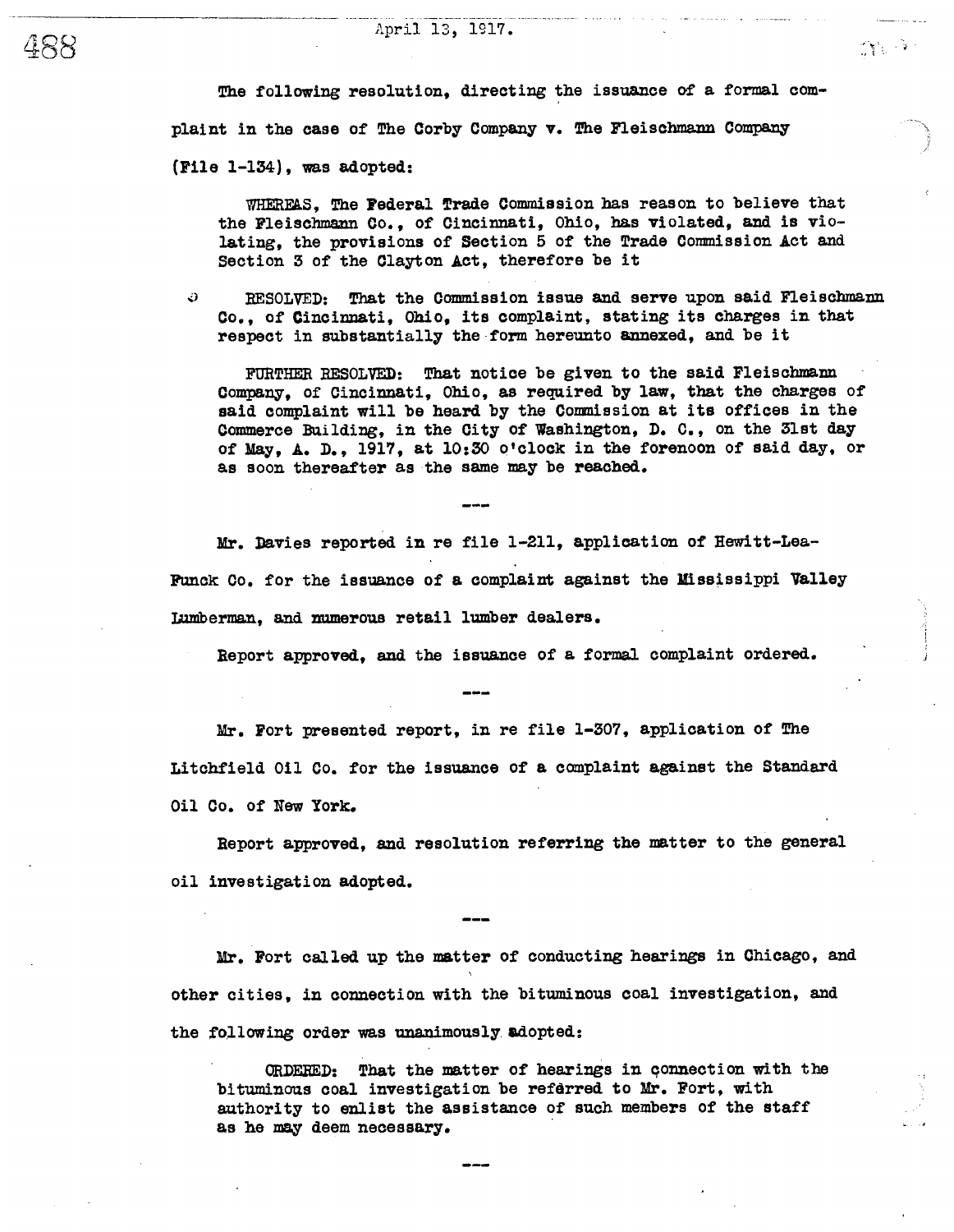April 13, 1917.

The members of the Joint Board of Review, and Law Board of Review, appeared, and reported in reference to a plan of prooedure under seotions 7 and 8 of the Clayton Act, and after discussion the following resolution, offered by Mr. Davies, was adopted:

 $\ldots$ 

RESOLVED: That the Advisory Economic Board, and the legal board of Review, prepare a plan of procedure, organization and personnel to submit to the Commission not later than April 16th, looking to the gathering of information necessary to the enforcement of sections 7 and 8 of the Clayt on Act.

The matter of the employment of Sidney C. Ormsby Co., and Galt &: Hull, to do official reporting for the Comission, was called up by Mr. Barris, and after discussion the Secretary was directed to have oontracts prepared for presentation to the Commission for aotion.

The following motion, offered by Mr. Colver, was adopted:

Moved, that for the pupose of establishing a basis for the work of a committee to confer with the Department of Justice looking to the drafting of a paragraph for insertion in a war emergency bill, the following be referred to a committee of two to be appointed by the Chairman:

"Section .......... Whenever, in time of war or national emergency the President of the United States has reason to believe that there exists or threatens to exist an undue withholding from sale or use of any supply of food, fuel, or finished or unfinished material of manufacture. the President may order the Federal Trade Commission to make summary investigation, and if it shall find that such undue withholding from sale or use exists, by the act of any person, partnership or corporation it shall forthwith order such person, partnership or corporation to cease and desist from such withholding and to require such person, partnership, or corporation to offer for sale such quantities of such food, fuel, or fin-<br>ished or unfinished materials of manufacture in such quantities and at such time and at such places and in such manner as the Commission shall determine and direct. For the purposes of this section the Federal For the purposes of this section the Federal Trade Commission shall exercise and have all the powers heretofore vested in it and may call upon any other department, Commission, Board or Bureau or Officer of the United States for the employment of any powers vested in them for carying out the puposes of this section.

"In the absence of evidence of undue withholding of food, fuel or finished or unfinished articles of manufacture from sale or use, if in the opinion of the President the public welfare requires it, the Federal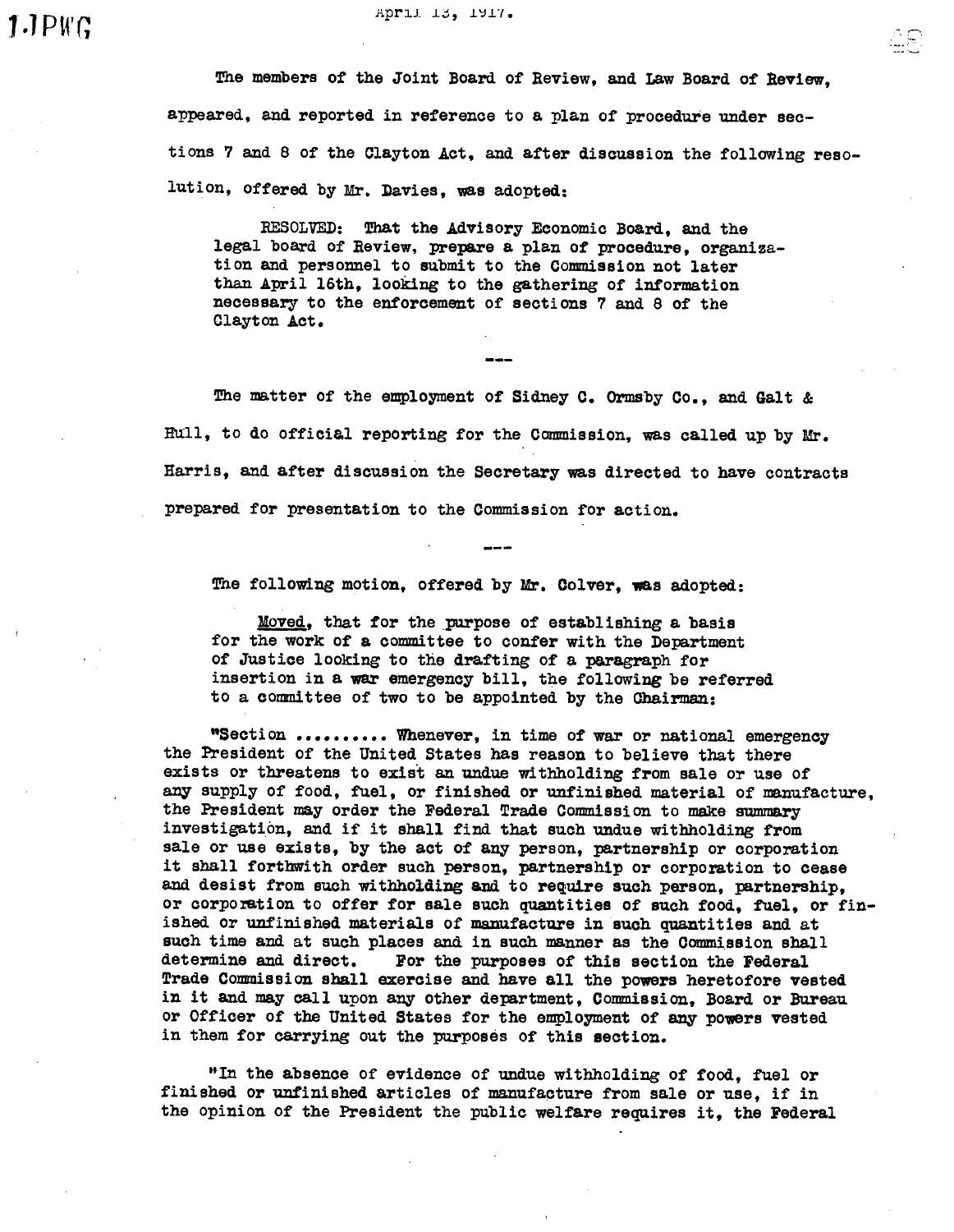Trade Commission may order to be offered for sale at such time and place and in such quantity and in such manner as it may direct of any food, fuel or finished or unfinished article of manufacture and shall ascertain the average price of such articles of food, fuel or finished or unfinished articles of manufacture for five years next preceding August 1. 1914. and shall fix such prices as the sale price for such articles so ordered to be offered for sale.

"Any person, member of such partnership or any officer of such corporation, failing or refusing to obey any order issued by the Federal Trade Commission under the provisions of this section, shall be guilty of an offense and upon conviction thereof by a court of competent jurisdiction shall be punished by a fine of \$1.000 for each day for refusal to obey such order or may be imprisoned for one year, or both such fine and imprisonment, and the failure or refusal on the part of any such person, member of such partnership or officer of such corporation to obey such order shall be and constitute a separate and distinct offense."

Thereupon, at the hour of 12:45 p. m., the Commission adjourned

Attest:

to meet Monday, April 16, 1917, at 10:30 a. m.

April 14, 1917. No meeting held. April 15, 1917. Sunday.

18第2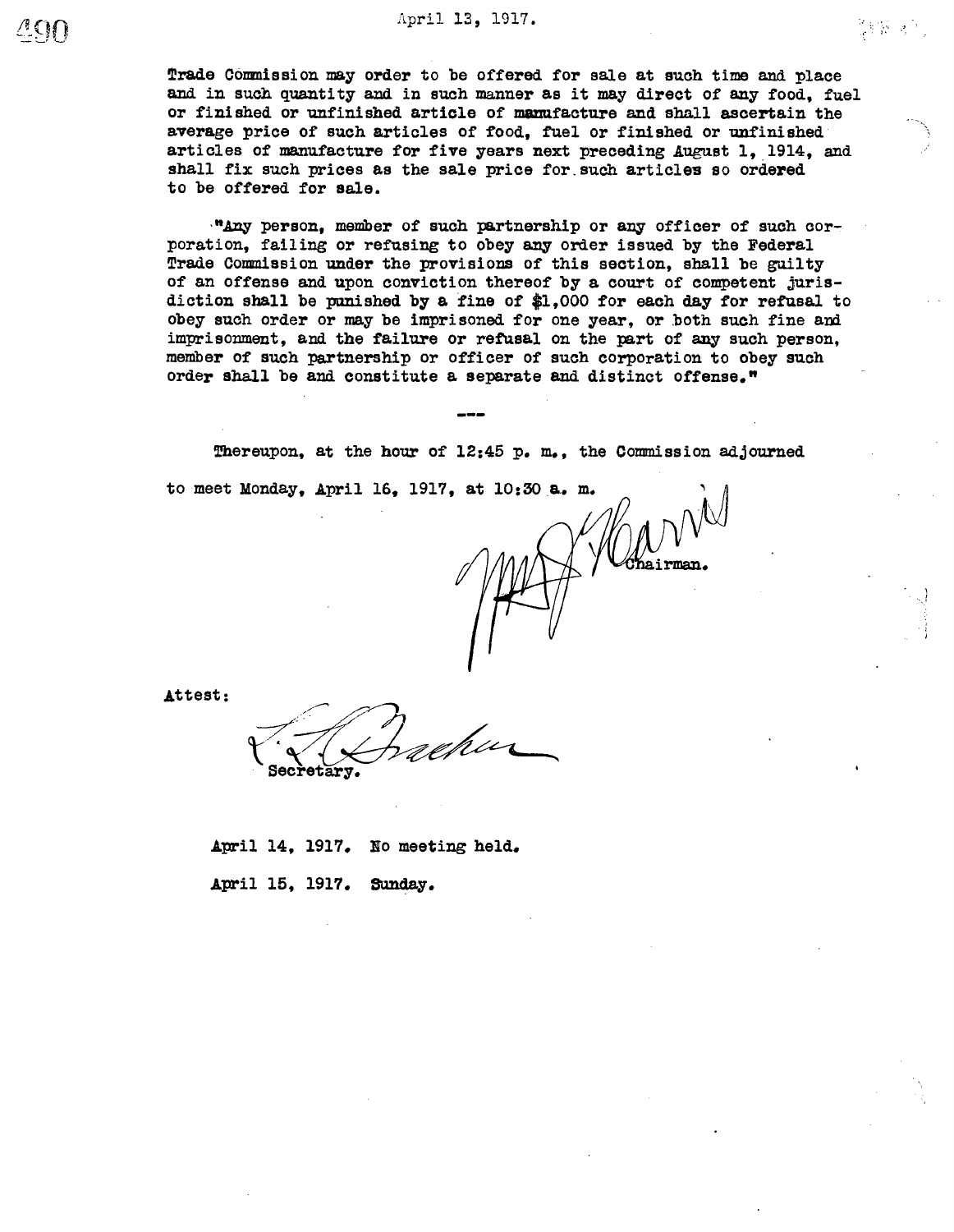## MEETING OF THE FEDERAL TRADE COMMISSION

#### April 16, 1917, 10:30 a. m.

William J. Harris, Chairman Joseph E. Davies William B. Colver Jobn F. Fort

(Mr. Parry absent on account of sickness.

Mr. Davies reported that Mr. Fort and he had arranged for a conference with Secretary Houston, for the purpose of discussing matters connected with the proposed food investigation.

Upon motion of Mr. Colver it was unanimously agreed to have the Economic and Legal departments assemble all facts collected in connection with the oil investigation, wherein it appeared that the laws, over which the Commission has jurisdiction, have been violated, and considered as applications for the issunce of complaints.

Mr. Colver presented the case of C. E. Hoffman, for the issuance of a complaint against Standard 011 Co. (file 1-154). Report approved, and resolution, dismissing application and referring the file to the general oil investigation, adopted.

Mr. Davies presented report (file 1-157), in re application of Hamberger-Polhemus Co. for the issuance of a complaint against W.R. Grace & Co. Report approved, and resolution, directing withdrawal of this file from the Docket Division for transmission to the U.S. Shipping Board, adopted.